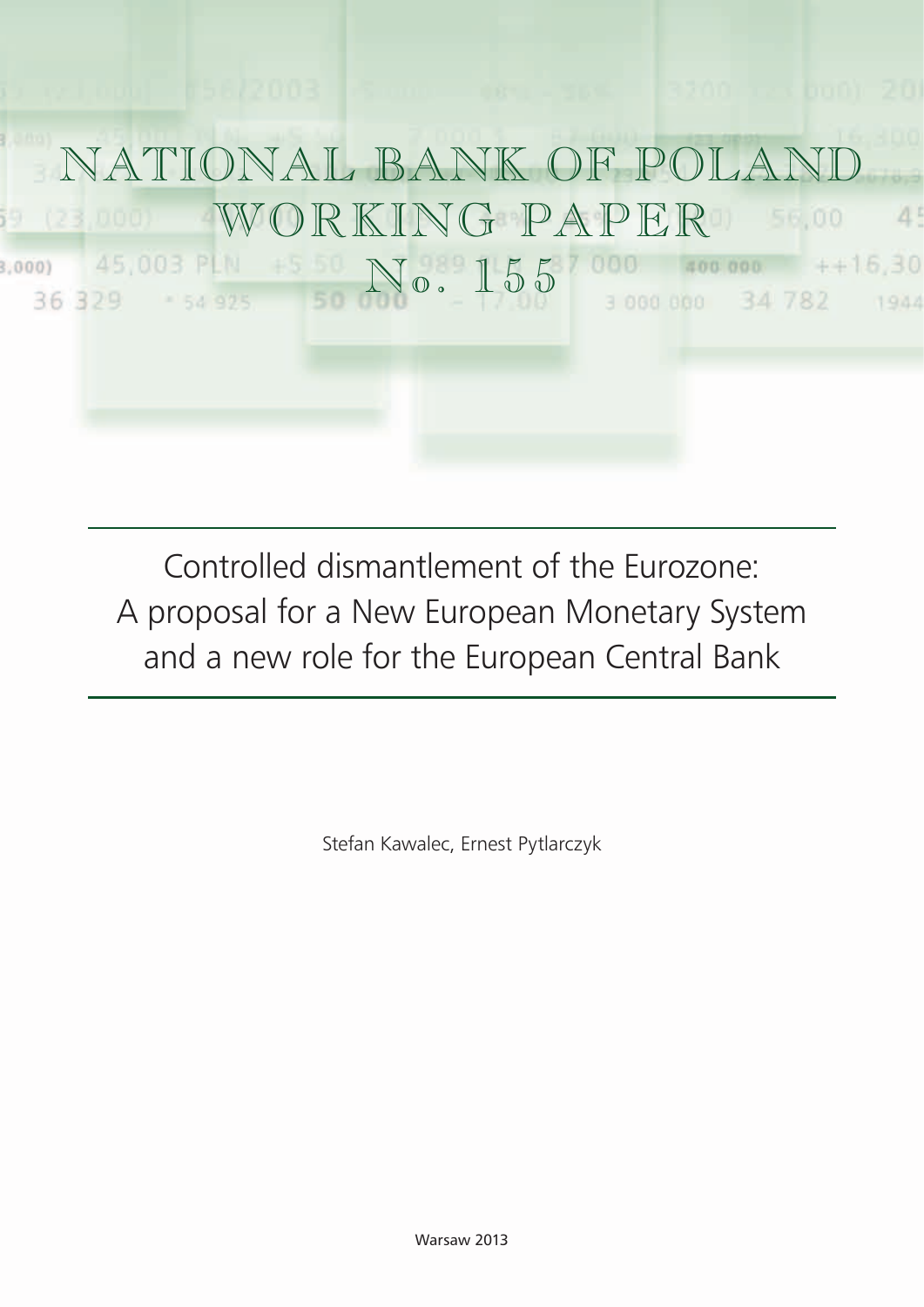#### Stefan Kawalec, Ernest Pytlarczyk\*

\* The authors belong to the group of signatories of the European Solidarity Manifesto (2013). Stefan Kawalec is<br>Resident of Carital Statements, a sense for the teatroscopylities equation also formancies wishing of finance subsidiary and the fourth largest commercial bank in Poland) (**ernest.pytlarczyk@brebank.pl**). President of Capital Strategy Sp. z o. o. (a strategy consulting company). He is a former vice-minister of finance in Poland (<u>skawalec@capitalstrategy.pl)</u>. Ernest Pytlarczyk is Chief Economist of BRE Bank S.A. (A Commerzbank

The first version of the paper, entitled "How to Contain Risk Throughout the Process of Eurozone Dismantlement and Rebuild Confidence in the Future of the European Union" was presented at the 10<sup>th</sup> EUROFRAME Conference on Economic Policy Issues in the European Union, organized by the EUROFRAME group of Research Institutes in cooperation with the National Bank of Poland on 24 May 2013 in Warsaw. The authors would like to thank Zbigniew Czachór, Leszek Jesień and Kamil Kamiński for consultations, Luc Eyraud, Jens Nordvig, Paolo Onofri and Andrzej Sławiński for their comments on the first version of the paper, and Paulina Szyrmer for editing the text. The authors assume complete responsibility for the views expressed in the paper.

Design:

Oliwka s.c.

Layout and print:

NBP Printshop

Published by:

National Bank of Poland Education and Publishing Department 00-919 Warszawa, 11/21 Świętokrzyska Street phone: +48 22 653 23 35, fax +48 22 653 13 21

© Copyright by the National Bank of Poland, 2013 ISSN 2084–624X http://www.nbp.pl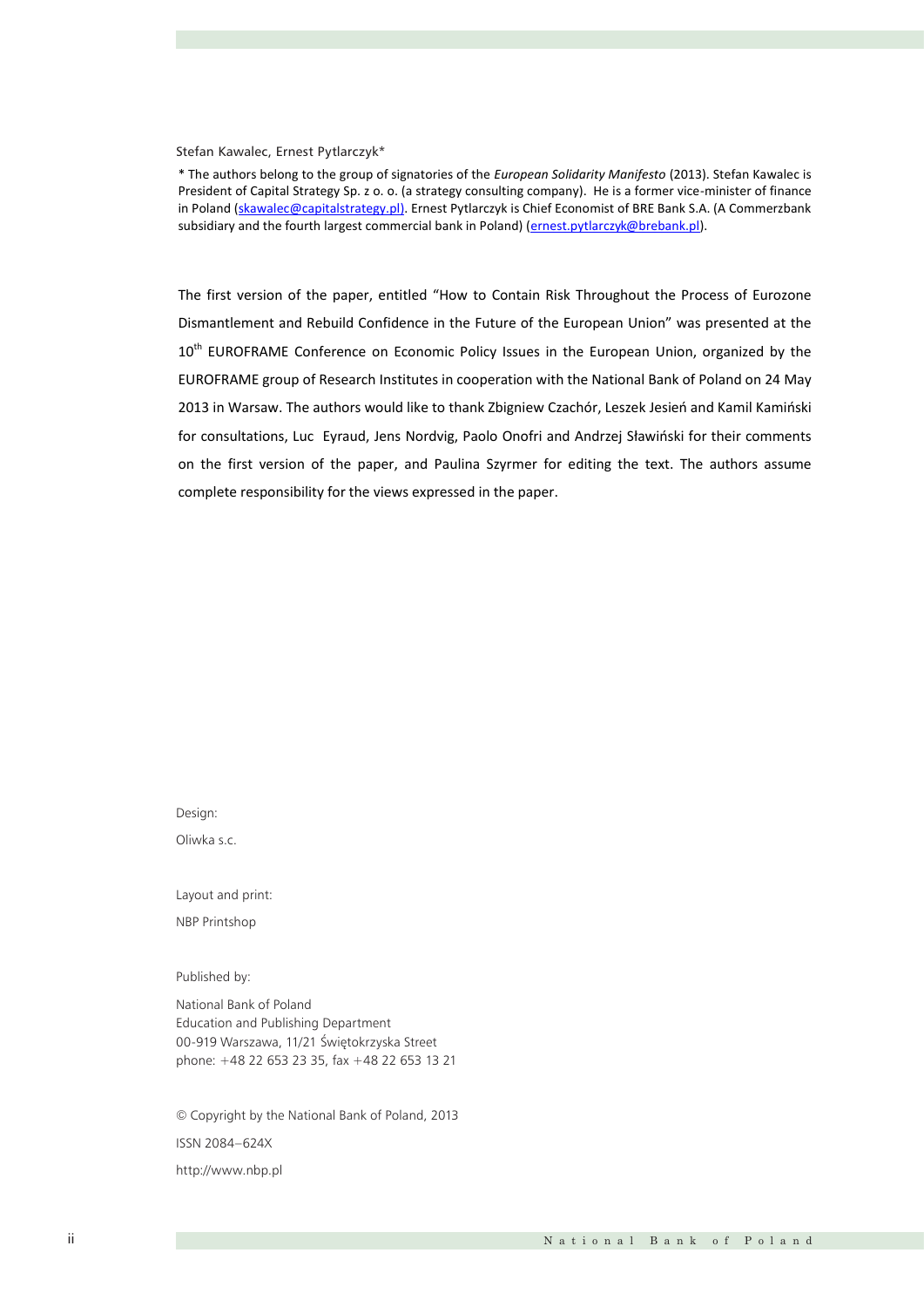## *Table of contents*

| 1. Economic and political rationale for a controlled dismantlement of the Eurozone (main theses) 5 |  |
|----------------------------------------------------------------------------------------------------|--|
|                                                                                                    |  |
|                                                                                                    |  |
|                                                                                                    |  |
|                                                                                                    |  |
|                                                                                                    |  |
|                                                                                                    |  |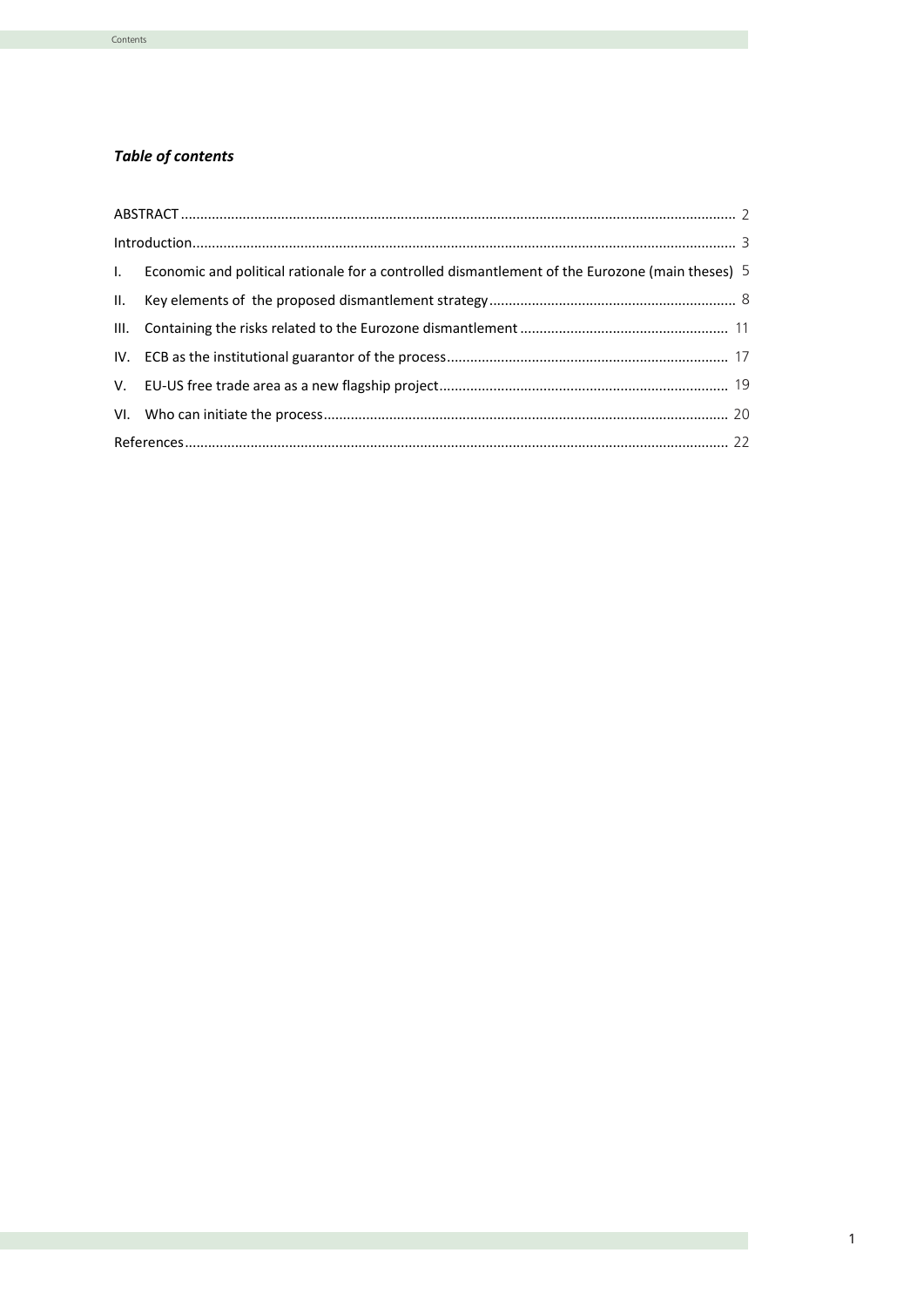# **ABSTRACT**

In Kawalec and Pytlarczyk (2013), we argue that the single European currency constitutes a serious<br> threat to the European Union and the Single European Market, and we propose a controlled dismantlement of the Eurozone. In this paper, we undertake a deeper analysis of the measures which would minimize the risks throughout the process of the Eurozone dismantlement and contribute to rebuilding confidence in the future of Europe. **Stefan Kawalec and Ernest Pytlarczyk**

- The dismantlement should be the result of a consensual decision to replace the euro with an alternative system of currency coordination.
- The dismantlement should start with the exit of the most competitive countries. In the meantime, the euro should remain the common currency of less competitive countries.
- The European Central Bank (ECB) should be preserved as the central bank for all 17 Eurozone member countries, even after some of those countries have replaced the euro with new currencies. In this capacity, the ECB should be in charge of designing, preparing, and implementing the segmentation of the Eurozone as well as managing the new currency coordination system – European Monetary System 2.
- The forthcoming EU USA free trade agreement would build new momentum for economic growth and contribute to restoring confidence in the future of Europe.

As of today, neither the member states of the Eurozone nor European institutions such as the European Commission or the ECB have been able to come up with a game-changing proposal such as the Eurozone dismantlement. However, this may change as a result of adverse economic and political developments. One of the potential triggers could be the situation in France.

# **JEL classification:** E5, E58, F15, F31, G18

**Keywords:** Eurozone crisis; Euro breakup; European Central Bank; Dismantlement of the Eurozone; currency coordination; European Monetary System 2.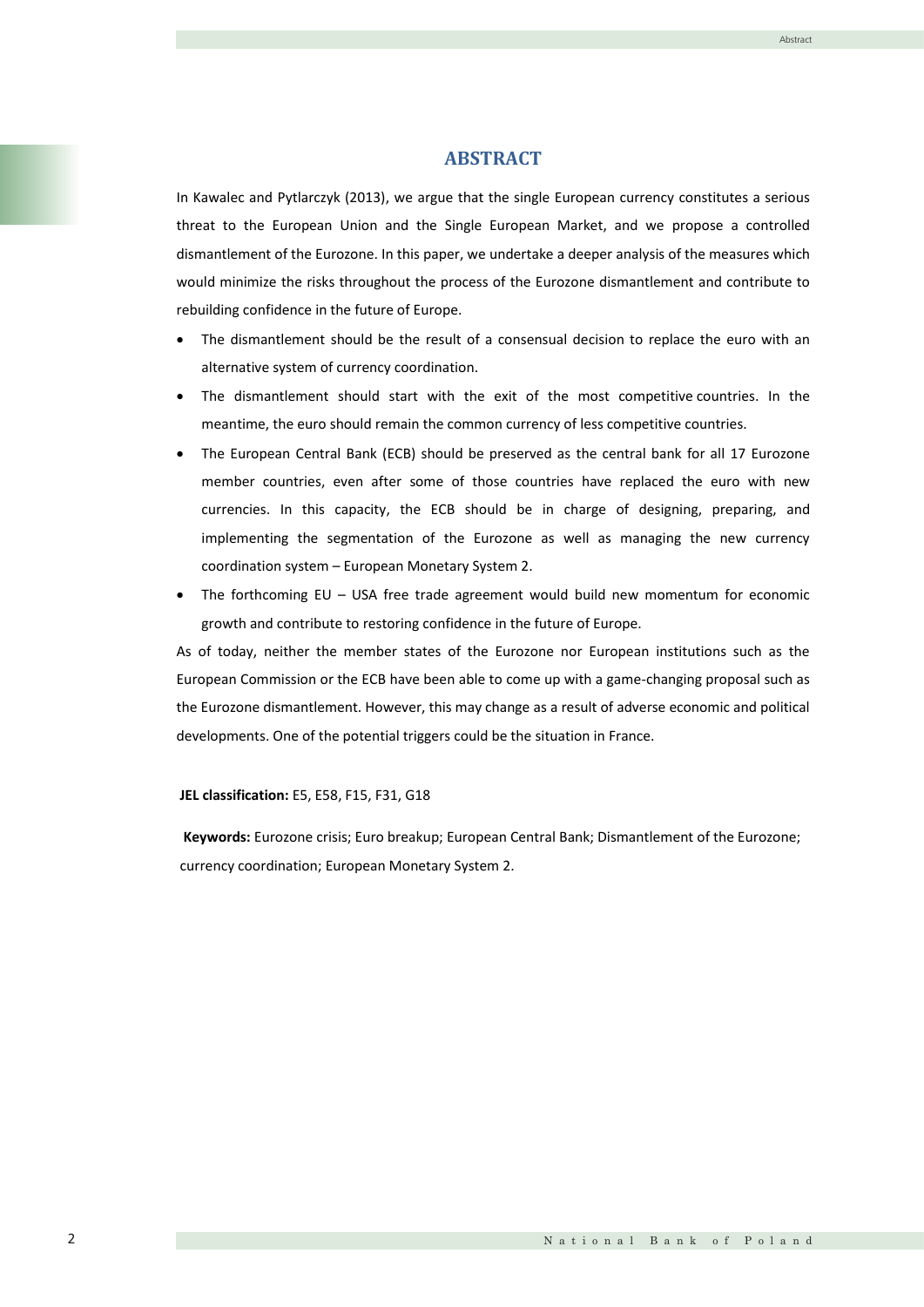## **Introduction**

The creation of the European Union and the Single European Market are remarkable political and economic successes of post-war Europe. The introduction of the single European currency was seen as the next logical step to strengthen those achievements. However, contrary to these good intentions, the euro has turned out to be a serious threat to the project of European integration. Greece, Portugal, Spain, and Italy are trapped in recession and cannot restore their competitiveness by devaluating their currencies. On the other hand, the northern Eurozone countries have to participate in endless bail-outs and have been forced to disregard their values of prudent financial policies. This situation has created a vicious circle of resentment and populism in the southern countries and a revival of nationalistic tendencies in the northern countries, which may ultimately tear Europe apart<sup>1</sup>.

In Kawalec and Pytlarczyk (2013), we justify the notion that the problems with a single currency in Europe are neither temporary nor curable. We argue that, in order to salvage the most valuable achievement of European integration and allow the European Union to enter onto a path of economic growth, the Eurozone should be dismantled in an orderly manner.

The controlled dismantlement of the Eurozone is not only about economics, but also politics and social psychology. European leaders are afraid that backtracking on the euro project would be a lethal blow to trust in European integration and could be the beginning of the end of the EU and the Single Market. Many believe that the dissolution of the Eurozone would lead to economic chaos. The possibility of a euro collapse also generates fear among Europe's economic partners, including the US and China.

 $1$  Sinn (2013) gave the following summary of the current Eurozone plight:

*<sup>&</sup>quot;Crunch time is fast approaching. Cyprus is almost out of the euro, its banks' collapse having been delayed by the European Central Bank's provision of Emergency Liquidity Assistance, while euroskeptic parties led by Beppe Grillo and Silvio Berlusconi garnered a combined total of 55% of the popular vote in the latest Italian general election. Moreover, the Greeks and Spaniards are unlikely to be able to bear the strain of economic austerity much longer, with youth unemployment inching toward 60%. The independence movement in Catalonia has gathered so much momentum that a leading Spanish general has vowed to send troops into Barcelona should the province hold a referendum on secession. France, too, has competitiveness problems, and is unable to meet its commitments under the European Union's Fiscal Compact. Portugal needs a new rescue program, and Slovenia could soon be asking for a rescue as well."*

Beylin (2013) advises that in crisis-ridden Portugal, 87% people are dissatisfied with the democratic regime, and nearly half of the population positively assess the dictatorship which was overthrown in 1970s (according to an opinion poll in late 2012). *"Across Europe, nostalgia for a strong order and powerful leaders proliferates, while the memory of misfortunes caused by dictatorships pales,"* he writes.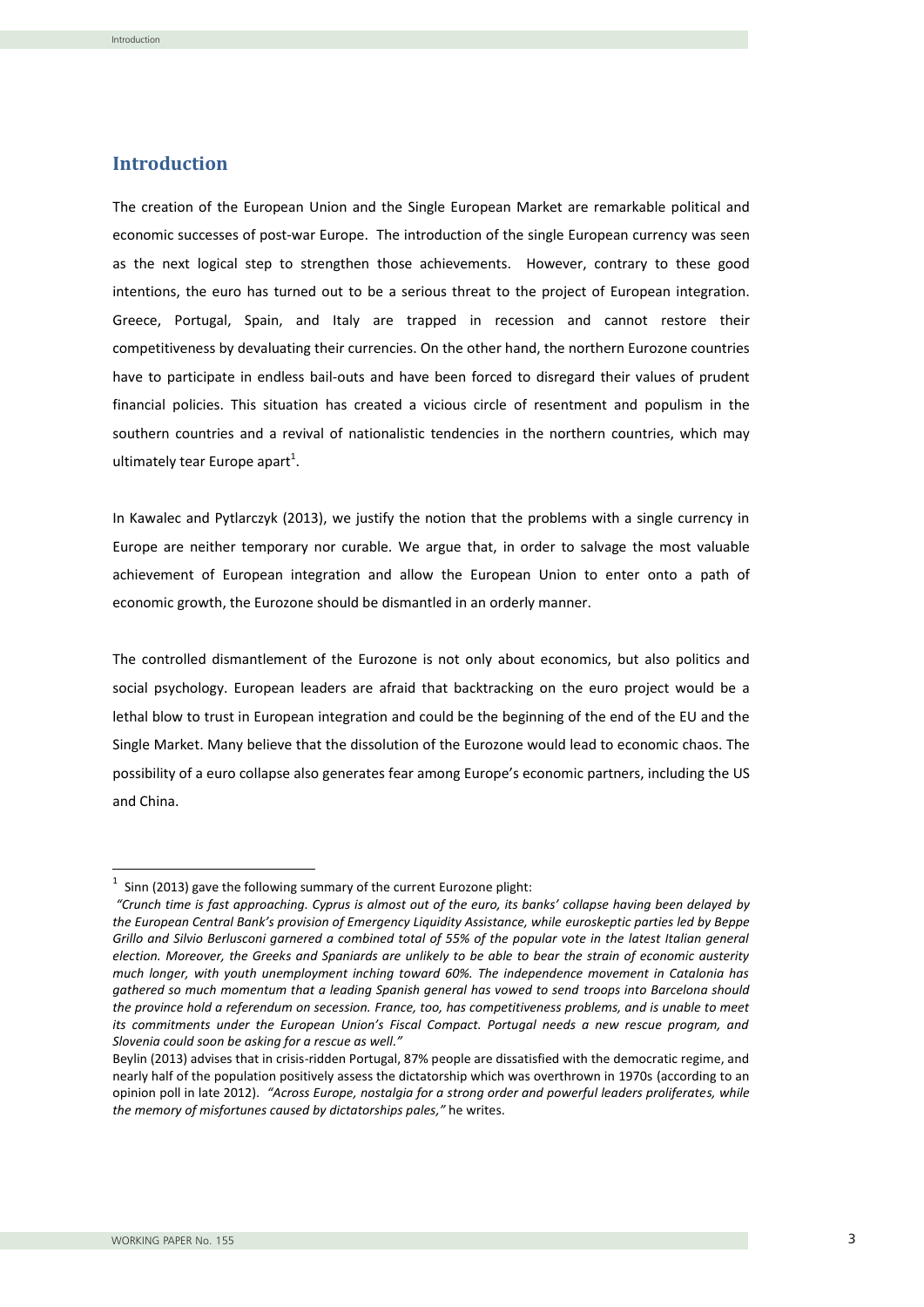A strategy for the controlled dismantlement of the Eurozone has to be credible enough to address these fears. To this end, it is important to address major concerns beforehand. EU leaders must demonstrate that the institutional and instrumental capacity is in place to manage the dismantlement process, resolve potential problems that may arise, and prevent the process from getting out of control. It is equally important to demonstrate that despite seemingly backtracking on the euro project, the EU would have new goals to pursue that will create the momentum needed to reinvigorate European cooperation and create a positive perspective for economic growth.

The aim of this paper is to contribute to the development of such strategy. We focus on the implementation of the controlled dismantlement of the Eurozone and consider the associated issues and risks as well as measures that could be instrumental in containing those risks.

We think that Europe is not defenseless in the face of a potential Eurozone dismantlement. There are two important weapons that the EU has at its disposal: the European Central Bank and the forthcoming EU-US free trade agreement. Utilizing these weapons properly would allow EU policymakers to dismantle the Eurozone in a controlled manner, while at the same time rebuilding confidence and trust in the future of European Union, both in Europe and in the world.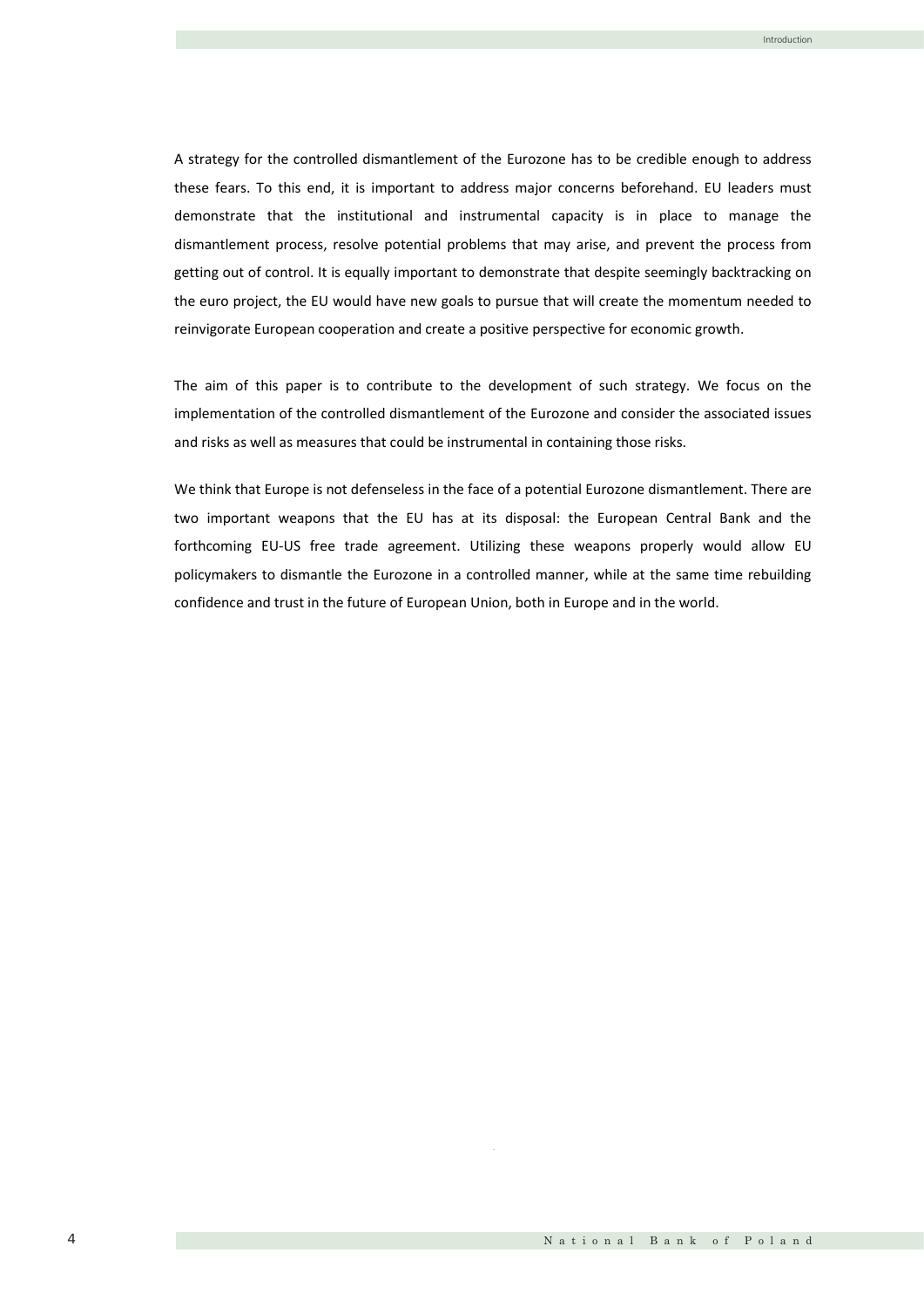## **I. Economic and political rationale for a controlled dismantlement of the Eurozone (main theses)**

This section presents some key conclusions from the analysis elaborated in Kawalec and Pytlarczyk (2013).

- 1. The key to the problems of the Eurozone countries in crisis (except for Ireland) is the loss of international competitiveness combined with their inability to correct their external exchange rates:
	- Exchange rate adjustment is not a miraculous solution that can substitute for a sound macroeconomic policy. It is an instrument that should not be abused in order not to harm the health of the economy and or that of its neighbours. There are emergencies, though, in which getting the economy back on track without a devaluation is very difficult or even impossible.
	- In the case of losing international competitiveness or in times of abrupt, adverse swings in market confidence, currency depreciation (complemented by proper monetary and fiscal policy) is effective in restoring the competitive advantage of a country and in improving the balance in external flows.
	- In addition, currency depreciation provides a progrowth stimulus which can serve to counterbalance the recessionary effects of fiscal and monetary tightening and enable a country to quickly embark on a growth path.
	- If accompanied by an adequately restrictive macroeconomic framework, currency depreciation may bring durable improvement in competitiveness.
	- Closing the competitiveness gap without altering the exchange rate and by relying only on fiscal austerity and monetary tightening generates high costs in terms of real GDP contraction and unemployment. Under a democracy, such policies tend to end in failure.
- 2. The expectations that progress towards fiscal union or creating a Federal State of Europe would provide alternative instruments that would help overcome differences in competitiveness among the Eurozone members are unfounded:
	- It is unjustified to expect that a large inflow of funds from the EU (or the Eurozone's) central budget would be able to solve problems of insufficient competitiveness in some countries. This can be demonstrated by the Italian and German experiences. Both countries spent huge amounts of taxpayer money to stimulate the uncompetitive regions of southern Italy and East Germany and achieved no substantial results. It is hard to imagine that non-competitive Eurozone countries could continually expect to receive annual transfers worth 25% of their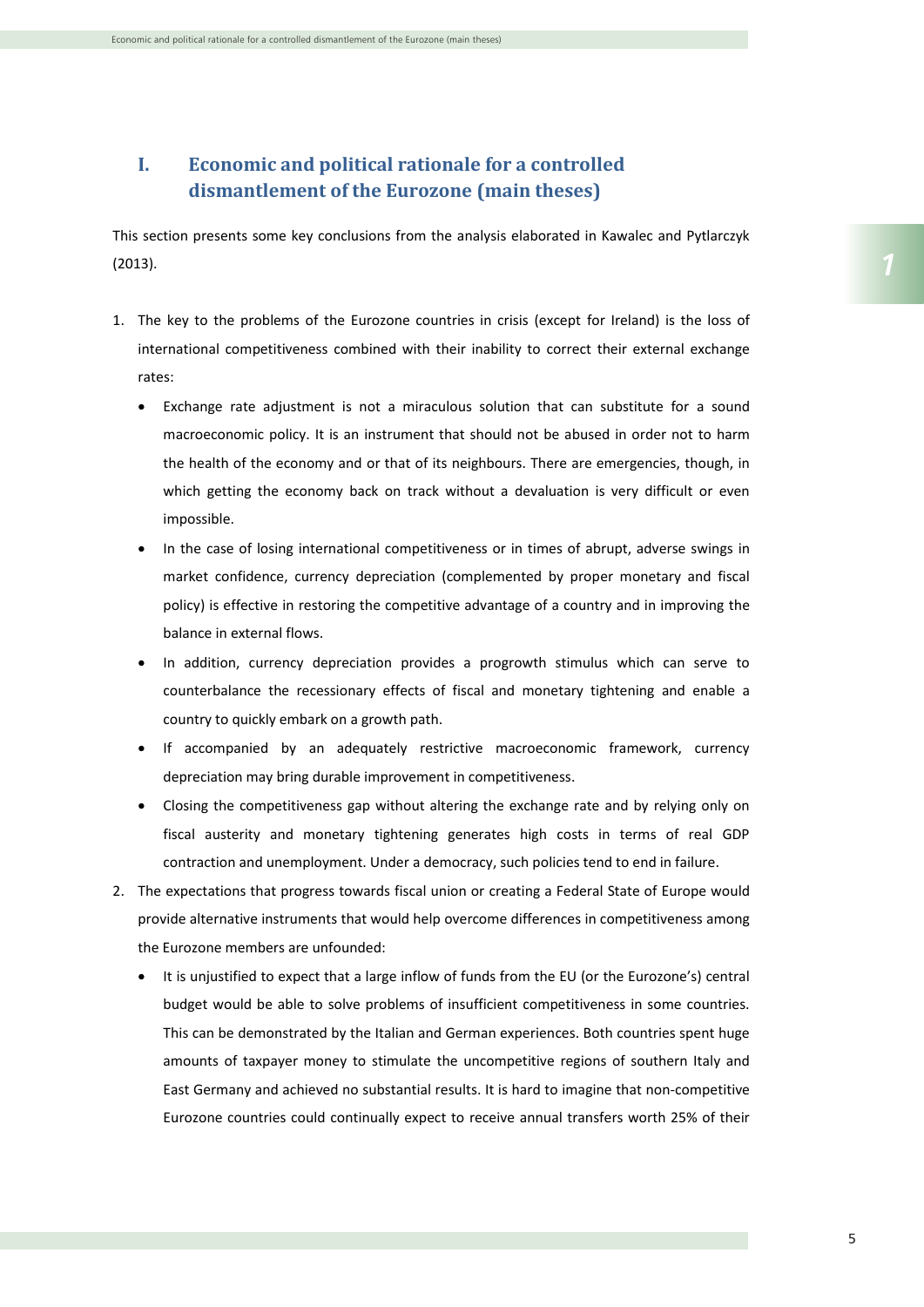GDP (as in East Germany) or 16% of GDP (as in southern Italy). These examples show that structural policies aimed at improving the competitiveness of under-developed regions of a single currency area are so ineffective and expensive that they cannot contribute significantly to boosting competitiveness in problem Eurozone countries.

- Similarly, the belief that evolution towards a Federal European State could ultimately allow the euro area to function as well as the single currency area of the United States does, is baseless. Europe is fundamentally different from the USA because it consists of nations speaking different languages, drawing on different traditions, and is organised into national (sovereign) states. Nation states constitute the main axes of citizens' identity and are the sources of legitimacy of power. Nothing suggests that this situation will change during this century. The EU and its institutions are auxiliary entities, created in order to improve the security and economic prosperity of its member states. The success of European integration was based on the philosophy of respecting the needs of all members, accepting solutions that serve everyone and threaten no one. Yet implementing a common currency undermined this philosophy. A Eurozone member that loses competitiveness for whatever reason or is forced to liquidate its current account deficit may be practically doomed to economic, social, and civilizational demise, with no chance of changing this situation. These problems have totally different and far more serious dimensions when they concern whole countries rather than underdeveloped regions within particular countries. The lack of prospects for whole countries, and the situation in which its citizens are forced to spread out across Europe as "Gastarbaiters" can lead to serious tensions and conflicts, especially if it concerns countries as large as Spain and Italy.
- 3. It is unrealistic to assume that the new instruments of fiscal consolidation and fiscal discipline being implemented in the Eurozone will prevent the future reappearance of competitiveness problems in member countries:
	- Better fiscal discipline may limit the risk of irresponsible budget policy, but will not prevent problems with competitiveness from other sources. Competitiveness problems caused by, among others, overly expansive credit creation for the private sector, the inflow of foreign capital financing investment in non-export sectors, temporarily high proceeds from the exploration of natural resources, faster improvements in competitiveness in trading partners, and by technological or demographic changes, will certainly emerge in the future in some countries.
- 4. In the foreseeable future, the euro has no chance of becoming a pillar underpinning the EU and the Single Market, as it was intended to be. Instead, it will continue to be an instrument dividing the EU and threatening the whole edifice of the European integration: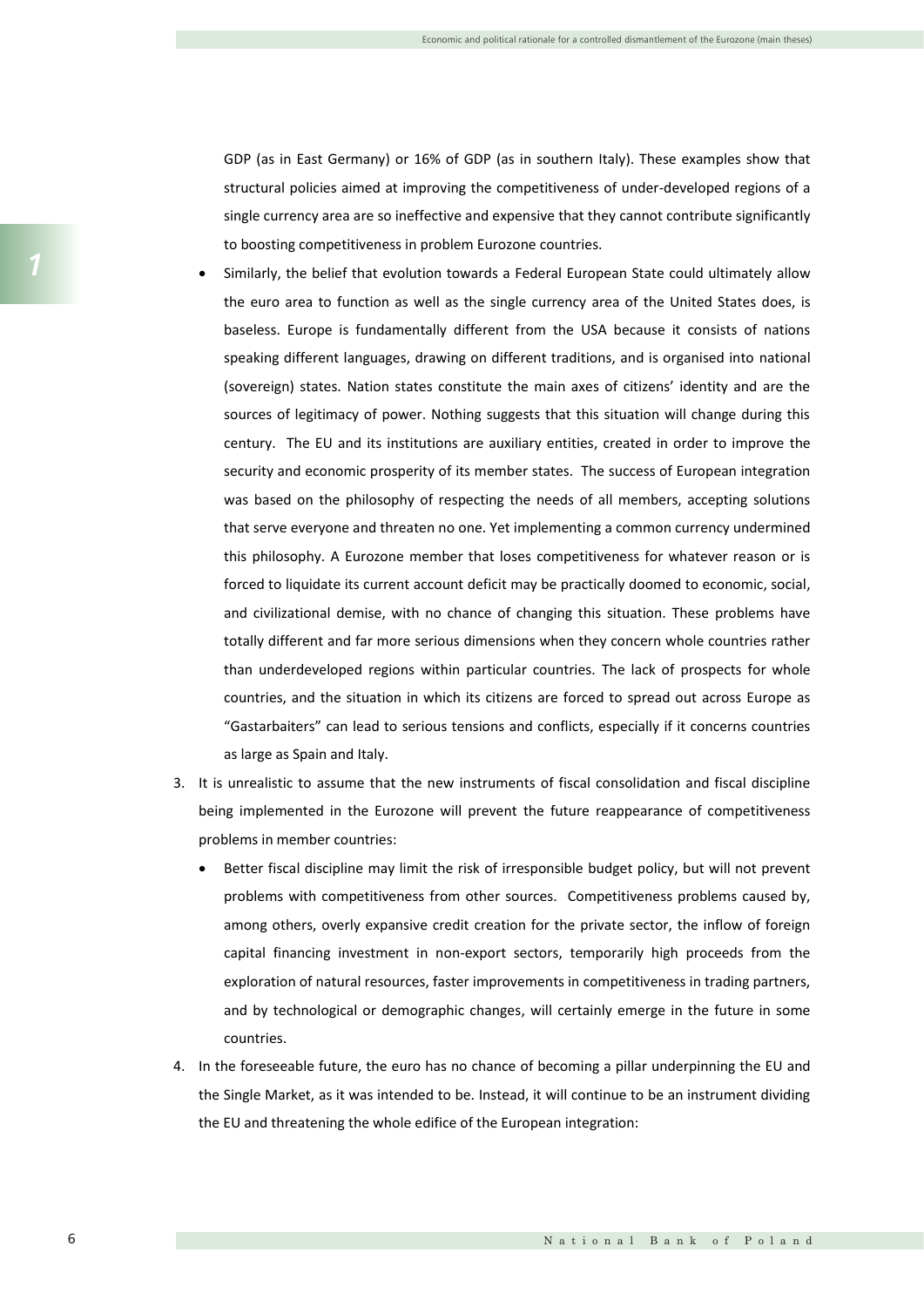- The fate of a country that loses competitiveness while remaining in the Eurozone will never be positive. A potential Eurozone exit may end with a bank panic, whereas staying in may be equivalent to a long-lasting recession. Awareness of such traps limits the chances for further Eurozone expansion, even in the optimistic case in which the current crisis is overcome. Currently, out of 27 EU countries with about 500 million inhabitants, 10 countries with 170 million inhabitants are outside the Eurozone and this group is unlikely to shrink significantly, as only some small countries that already have their currencies pegged to the euro may be interested in joining the Eurozone in the near future.
- As long as the Eurozone exists, EU members will remain divided into three groups: 1) Eurozone members in crisis and suffering economic stagnation, 2) Eurozone members regarded as reasonably competitive that are being asked to help those in crisis, and 3) countries outside the Eurozone and in no hurry to join. It will be a "three-speed Europe".
- 5. Defending the euro 'at all costs' may lead to political collapse in some countries and a disorderly Eurozone break-up, a scenario that has unpredictable political and economic consequences for all of Europe.
	- Preserving the existing Eurozone means long-lasting recession and high unemployment in countries using fiscal austerity to engage in "internal devaluation".
	- A relevant historical parallel is the defense of the gold standard during the interwar period. At that time, economic and political leaders were strongly convinced that the gold standard was the only system underpinning a sound currency. While defending the gold standard up to the last moment, they believed they were 'saving the world'. In fact, clinging to the gold standard was a key factor that aggravated and spread the Great Depression internationally and nearly resulted in a breakdown of democratic regimes around the world.
- 6. A controlled dismantling of the Eurozone should be carried out in order to forestall a chaotic breakdown and to allow the European Union to return to economic growth:
	- A new European monetary order should be established, based on national currencies or currencies of groups of countries that are alike in economic terms.
	- Eurozone segmentation conducted via the exit of less competitive countries could result in bank runs and the collapse of the banking sectors in these countries. That is why the Eurozone should be dismantled via the gradual exit of the most competitive countries.
	- A controlled Eurozone dismantling would improve the competitiveness of endangered countries via currency weakening. However, some of them may still need to restructure and cut back their public debt. The necessary reduction of debt and the underlying costs shouldered by creditors would be smaller, though, than in a situation in which these countries remain in the Eurozone and their economies suffer below-potential growth and high unemployment.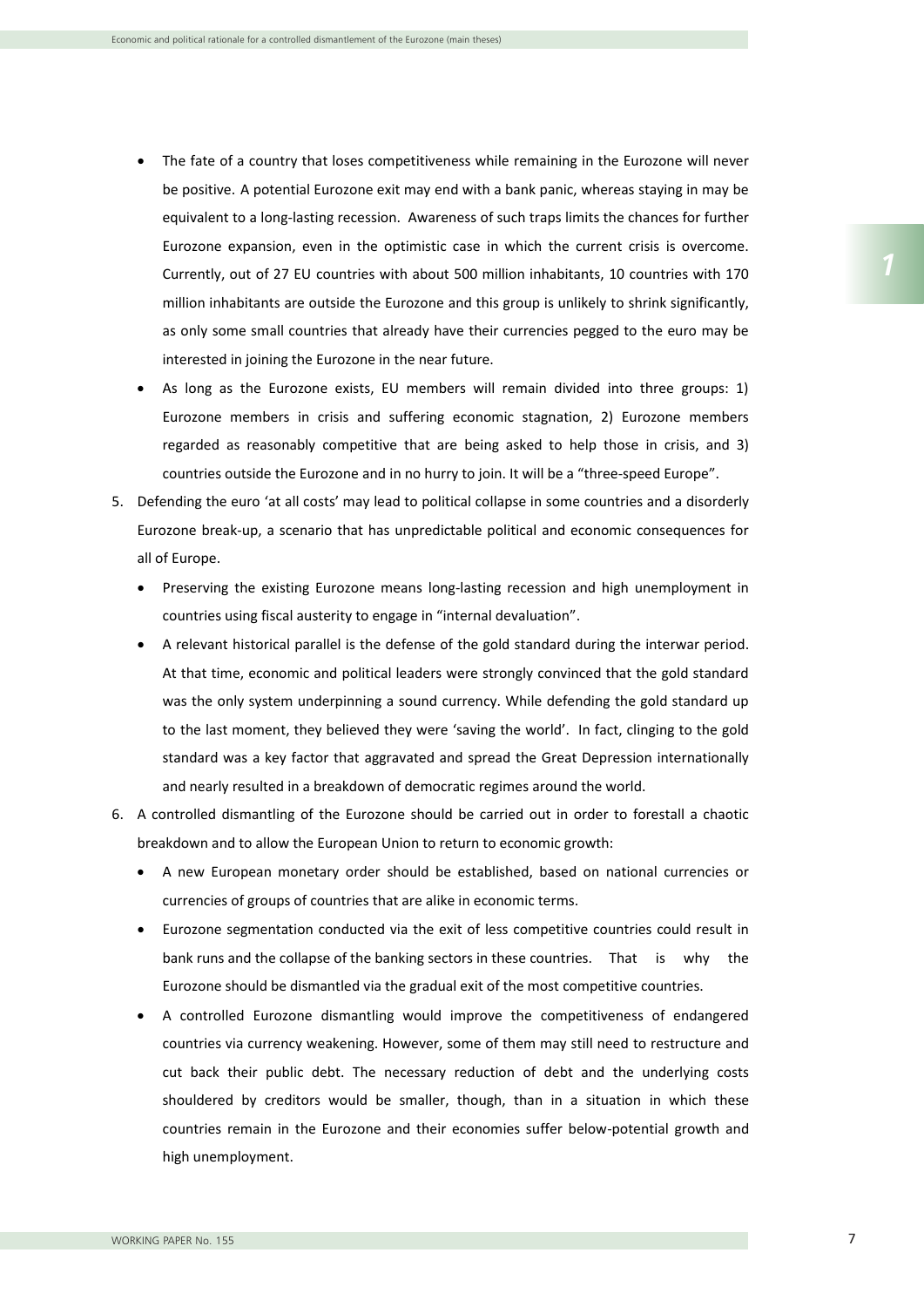## **II. Key elements of the proposed dismantlement strategy**

This section highlights key elements of the proposed Eurozone dismantlement strategy.

1. *The decision to replace the euro with an alternative currency coordination system should be consensus-driven.* 

The segmentation should not be a result of the unilateral decisions of some countries to leave but rather a consequence of a consensus to replace the euro with an alternative system of currency coordination.

*2. The process should start with the exit of the most competitive countries.*

The segmentation of the Eurozone should start with the jointly agreed-upon exit of the most competitive countries. The euro may then remain, for some time, the common currency of less competitive countries. This would ultimately mean a return to the national currencies or to different currencies serving groups of homogeneous countries.

*3. Only domestic contracts should be converted into new currencies in exiting countries.*

In exiting countries, only domestic contracts should be converted into a new currency, while all contracts with foreign parties (including bank deposits by non-residents and loans to non-residents) should remain in euro. At the very moment of Eurozone exit, non-residents in exiting countries would be legally prevented from making deposits in the new currency (or currencies). This restriction could be lifted after a very short period (possibly one or two weeks), once the new currency (or currencies) have already appreciated within the exchange rate band (or bands).

*4. The ECB should remain the central bank for all 17 current Eurozone countries.*

The European Central Bank should be preserved as the central bank responsible for monetary policy in all current 17 Eurozone member countries, even after some of those countries replace the euro with new currencies. In this capacity, the ECB will be in charge of designing, preparing and implementing the segmentation of the Eurozone as well as managing the new currency coordination system.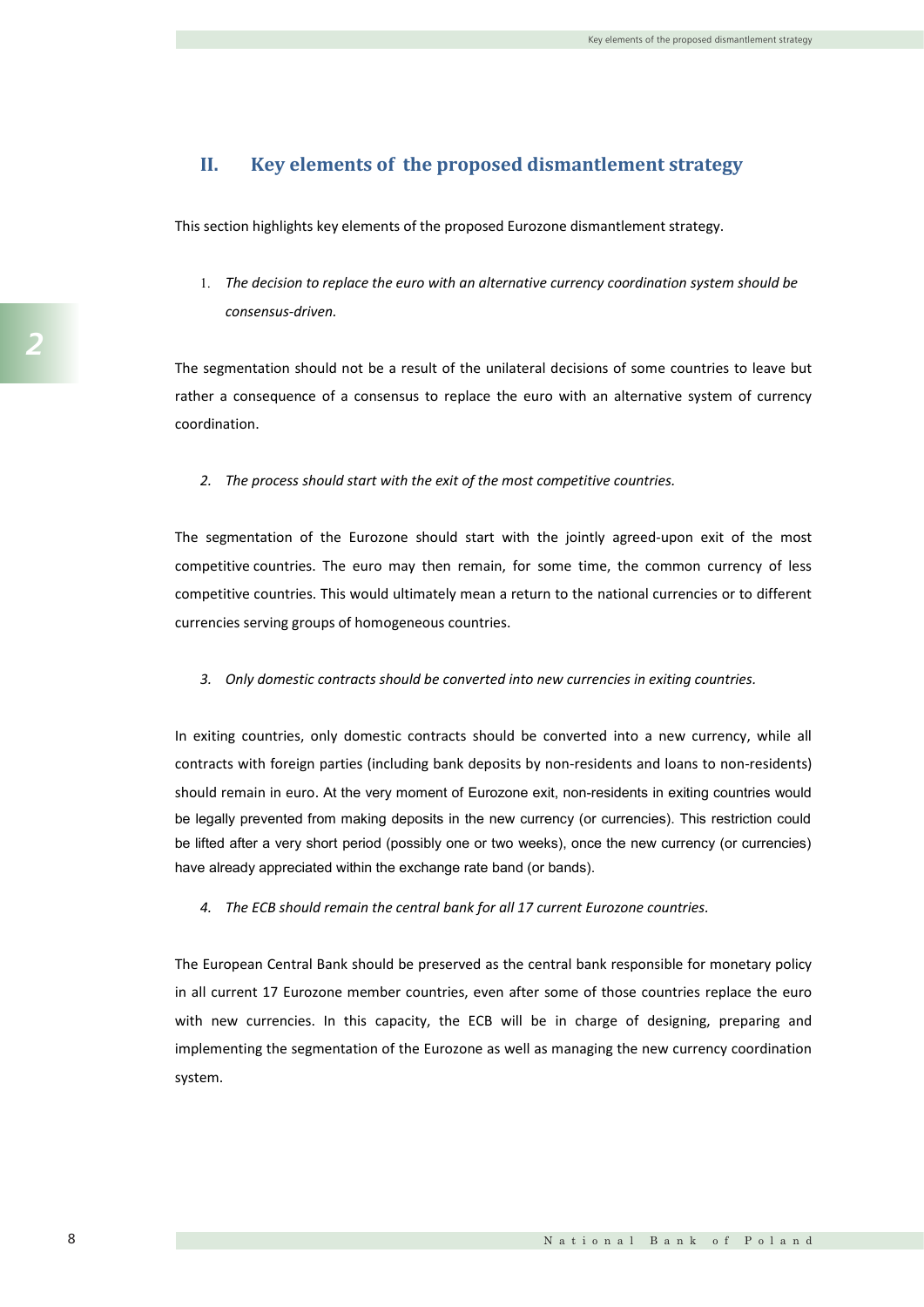A combination of the return to national currencies and the proposed role of the ECB would mean that member countries (or homogeneous groups of countries) would regain important adjustment instruments i.e. their own currency and monetary policies. However, they would not regain full sovereignty in handling these instruments, as the exchange and monetary policy decisions for each monetary area would be taken by the relevant bodies in the ECB structure.

*5. A new currency coordination system (European Monetary System-2) should be established in order to keep Current Account balances within sustainable limits.*

A new system of currency coordination (e.g. based on flexible exchange rates within adjustable currency bands) should be agreed upon beforehand. We suggest that the new system could be based on the European Monetary System (EMS) that operated from 1979 to 1999<sup>2</sup>. (hereinafter we call the original EMS EMS-1 and the new proposed system EMS-2). The aim of the new EMS-2 currency coordination system should be to keep current account imbalances among European countries at sustainable levels, while preventing excessive currency fluctuations. The EMS-2 would be managed by the ECB in its capacity as the central bank of all countries concerned. To this end, the ECB could use typical monetary policy instruments, such as interest rates or open market operations, as well as currency interventions. The ECB could also adjust currency bands based on the monitoring of trade and capital flows, and would also be authorized to impose specific capital controls if necessary. With the proposed role of the ECB, the EMS-2 would be more robust than its predecessor, EMS-1. While member countries had independent and often unsynchronized monetary policies under EMS-1, under EMS-2, monetary policy coordination would be assured by the ECB as the central bank for all countries concerned. In addition, the mechanism of reserve transfers among currency partners that was considered but never implemented under EMS-1, under EMS-2, it could be de facto materialized easily as all currency reserves would be managed by the ECB.

*6. Countries in crises (and their banks) should continue to receive support and sovereign debt and bank restructuring should be carried out as necessary.*

The ECB should continue its commitment to support the sovereign bonds of the Eurozone countries on the secondary market as long as it is deemed necessary and until credible debt restructuring is concluded where needed. Also, the ECB's liquidity support for the banks should be continued until

<sup>&</sup>lt;sup>2</sup> <sup>2</sup> Sławiński (2012) argues that following the extension of the currency bands from +/-2.25 to +/-15% (in 1993), the EMS should have been maintained for a longer period and its replacement by the single currency (in 1999) was premature.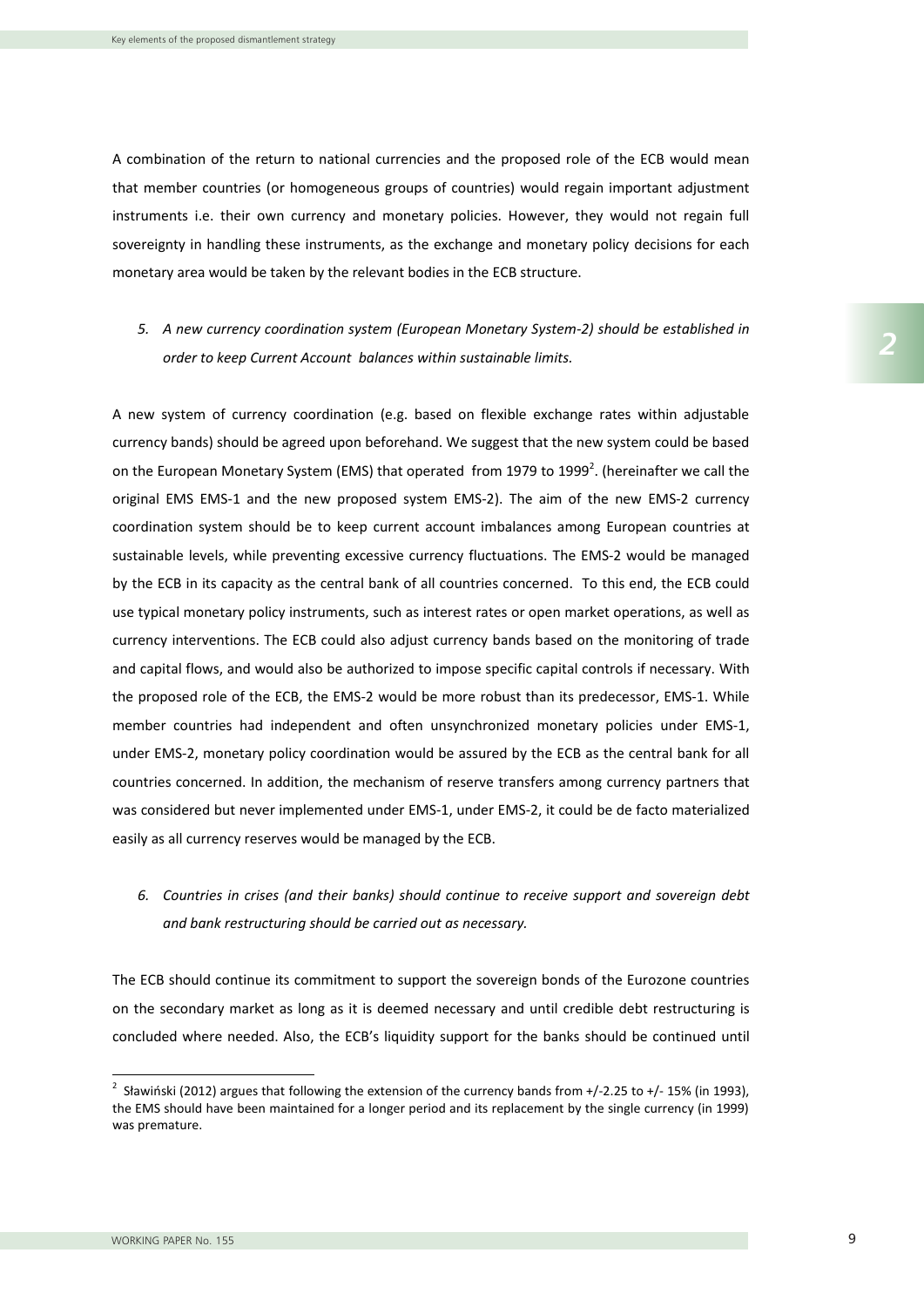the necessary restructuring is successfully concluded. All of the 17 current Eurozone countries will continue to participate in mechanisms supporting banks in less competitive countries as well as in mechanisms providing concessional financing to those countries' governments. Ultimately, they will also participate in necessary debt restructuring.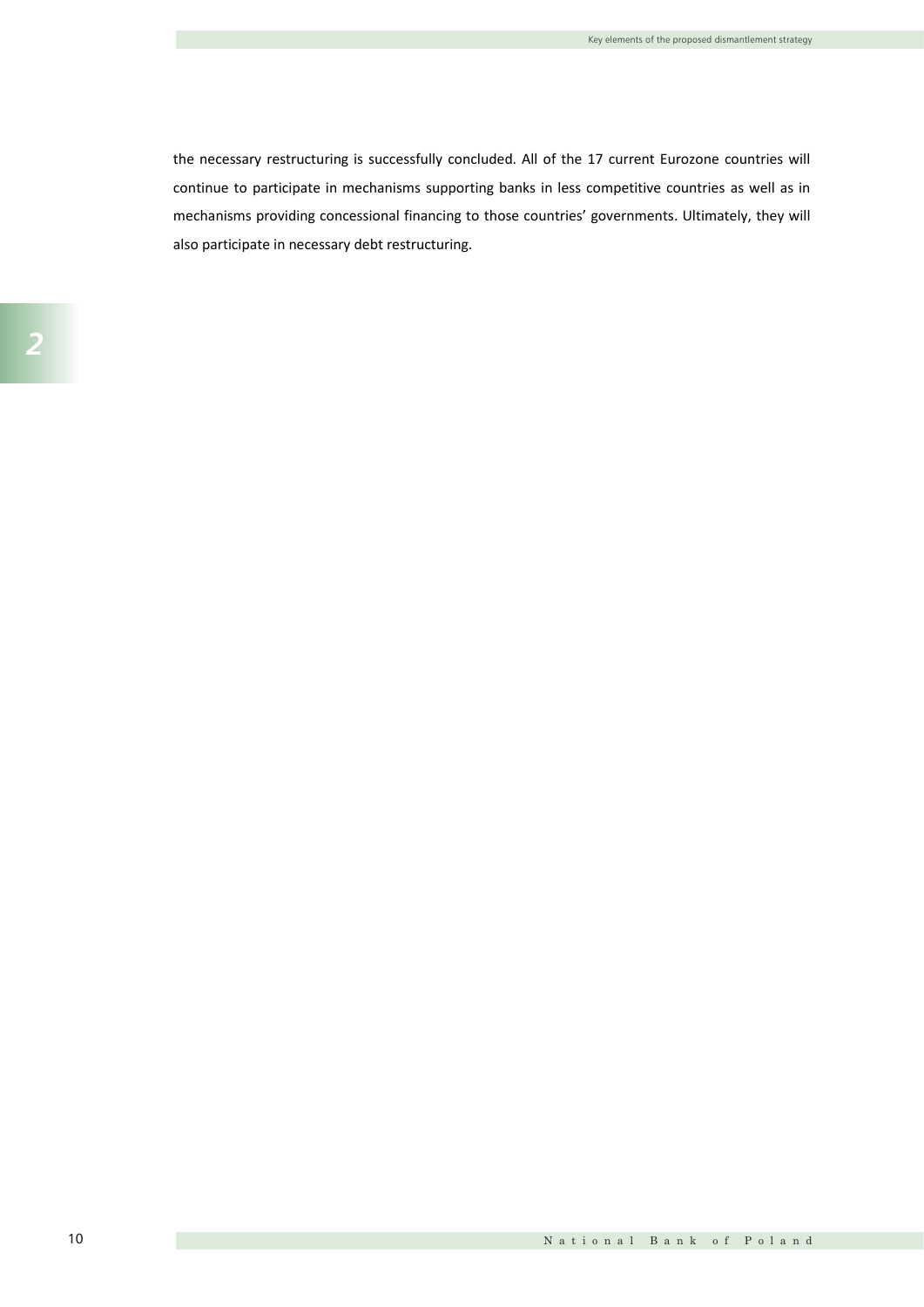### **III. Containing the risks related to the Eurozone dismantlement**

This section discusses the key risks related to the Eurozone dismantling and explains how the proposed strategy would contain those risks and contribute to building confidence throughout the process of Eurozone segmentation.

*1. Legal possibility of exit the Eurozone while remaining in the EU*

There is a legal issue: Can a country exit the Eurozone and remain a EU member without prior changes to the European treaties? In the case of a need to amend the treaties, there is the problem of the lengthy ratification process and the risk that some member countries will not be able to ratify the changes.

If some countries make unilateral decisions to leave Eurozone and thus breach the EU treaties, this could trigger demands for compensation from the EU Commission or retaliation by other member countries. Consequently, it could endanger the functioning of the Single Market, having a negative impact on trade and the GDP of particular countries as well as the whole EU<sup>3</sup>.

Although none of the treaties of the European Union recognize the possibility of a controlled segmentation of the Eurozone, this does not mean that an implementation of this strategy would not have a legal basis. The Vienna Convention on the Law of Treaties (1969), which defines the rules of conduct in relation to the international law on treaties between states, creates a legal framework for such an operation in several of its articles.

More importantly, if the exit of some countries from the Eurozone is a result of a commonly agreed upon strategy aimed at overcoming the crisis and helping all EU member countries, there will be plenty of options to deal with legal obstacles. The formal rules of the treaties are not an end in themselves. As it may happen in many instances, in a number of institutions and organizations, a divergence from some formal rules can be tolerated if it is deemed to serve the common cause and is accepted by all interested parties<sup>4</sup>. In recent years, the European Union and the Eurozone had to

<sup>&</sup>lt;sup>3</sup> See: Deo *at al.* (2011).<br><sup>4</sup> Under such circumstances, there are various theoretical options to resolve or to live with a supposed legal inconsistency including, but no restricting to, the following:

<sup>1)</sup> Agreement on an interpretation that there is no breach of the formal rules.

<sup>2)</sup> Formal waiver accepting a divergence from the rules.

<sup>3)</sup> De facto agreement that the supposed breach will be tolerated as no eligible party will protest against it and no legal consequences will be triggered.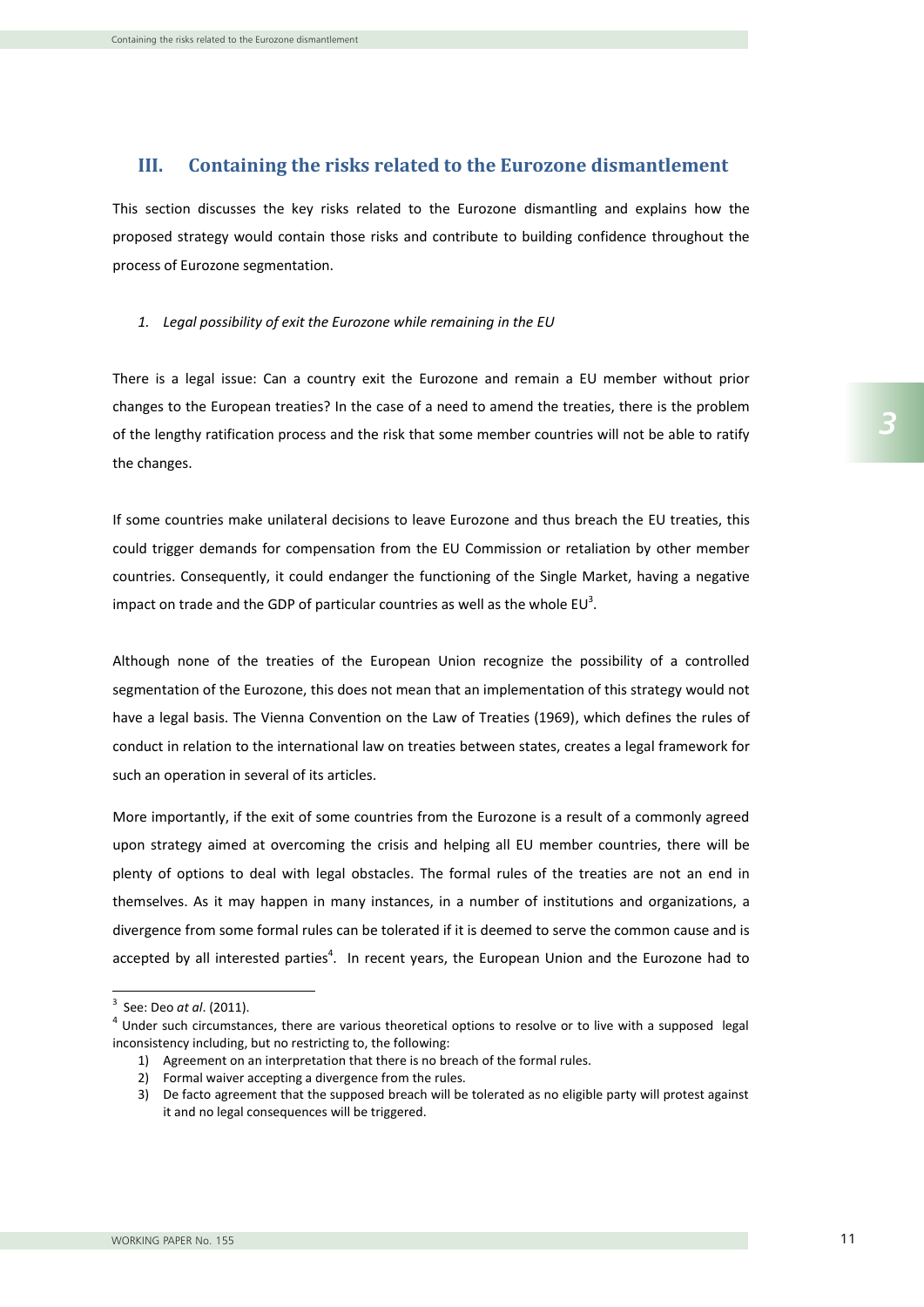undertake actions which were believed necessary during a time of crisis despite legal obstacles (for instance: the ECB policy of unlimited acquisitions of member countries' sovereign bonds on the secondary market).

Without entering into further details at this stage, we think that the controlled dismantlement of the Eurozone will be manageable from a legal point of view, provided that EU member countries' governments and the EU institutions such as the ECB, the European Commission, and the European Parliament accept this as a necessary economic solution.

#### *2. Risk of banking panic and capital outflows/inflows*

As a result of the segmentation of the Eurozone, less competitive and more competitive countries will have different currencies. The anticipation of this change could create a risk of bank runs in less competitive countries and capital outflows to more competitive ones. If bank depositors in less competitive countries expect their euro deposits to be converted into the new national currencies and then subsequently be devalued, they will rush to withdraw their deposits beforehand. However, in the proposed exit sequencing, less competitive countries would not exit the Eurozone, and bank deposits there remain in euro and should not be exposed to conversion to any presumably weaker currency. So, the mechanism of a potential bank panic, as described above, is nonexistent in the proposed dismantlement strategy.

On the other hand, in the most competitive countries, like Germany, domestic depositors would not be afraid of losses resulting from devaluation if the euro were replaced by, say, the German mark. Rather, they would expect their deposited wealth to move with the new currency, which would be likely to appreciate vis-à-vis the euro.

Since in exiting countries only deposits by residents would be converted into a new currency, there would be no point for nonresidents to transfer deposits there. So, even anticipating an exit from the Eurozone by more competitive countries, depositors in less competitive countries would not have a reason to withdraw their deposits in order to transfer them to banks in countries that are expected to exit. Nordvig (2013) indicates that although it would be difficult to entirely avoid some capital inflows into property and other non-deposit assets in strong countries, the capital fights issue would be much more manageable and less damaging to the banking stability (compared to the alternative scenario in which less competitive countries exit the Eurozone).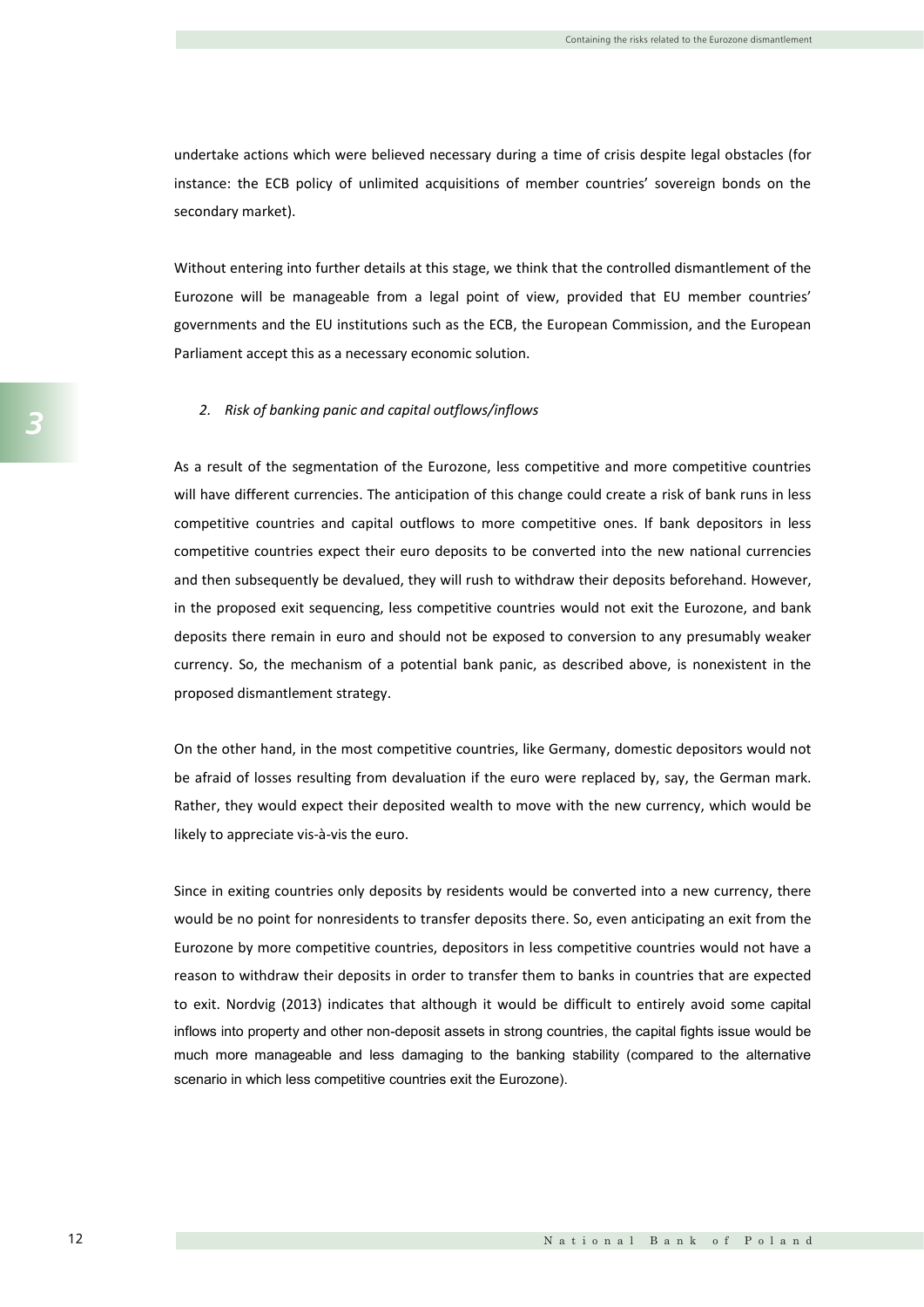Banks in the Eurozone's less competitive countries are heavily dependent on the support provided by the strongest countries and financing from the ECB. In addition, the current ECB credibility also relies on the strength of the more competitive European economies. So, a Eurozone exit by Germany accompanied by the other most competitive economies could, in some circumstances, undermine confidence in the solvency of banks in less competitive countries remaining in a curtailed euro area. This would be certainly the case if the exit of the strongest economies were a method used by them to shirk responsibility for the countries in crisis. However this would not be the case in the proposed strategy, because the exiting countries will not abandon the less competitive ones. Germany and other exiting countries will continue to participate in mechanisms supporting banks and governments in less competitive countries and will participate in necessary foreign debt restructuring. Also, after leaving the euro, Germany and other more competitive economies will remain participants in the ECB which will continue to be the central bank for all 17 current Eurozone member countries.

#### *3. Legal problems with redenomination*

According to Nordvig and Firoozye (2012), the dissolution of the Eurozone, in some circumstances, could result in difficult legal disputes concerning the redenomination of existing contracts, especially contracts governed by foreign law: *"Just which Euros stay Euros and which will be redenominated? Or, even more puzzlingly, what happens if the Euro ceases to exist?"* (Nordvig and Firoozye 2012, p. 15).

However, in the proposed strategy, this issue would be simplified. Following the exit of Germany and some other more competitive countries, the euro would continue to exist as a currency and the ECB would continue to exist as its issuing bank. There would be no redenomination of international contracts. There would be no redenomination of contracts in less competitive countries keeping the euro. In exiting countries, only domestic contracts with residents would be redenominated into new currencies (or currency).

#### *4. Balance sheet effects*

If a less competitive country left the Eurozone and its new currency depreciated, at first it would suffer from a negative balance sheet effect: the depreciation of the new domestic currency would result in a dramatic increase of the foreign debt to GDP ratio, as well as an increase of the value of corporate foreign debt in relation to current corporate sector cash flow. However, in the proposed strategy, such effects would not appear. Although countries in crisis would benefit from a relative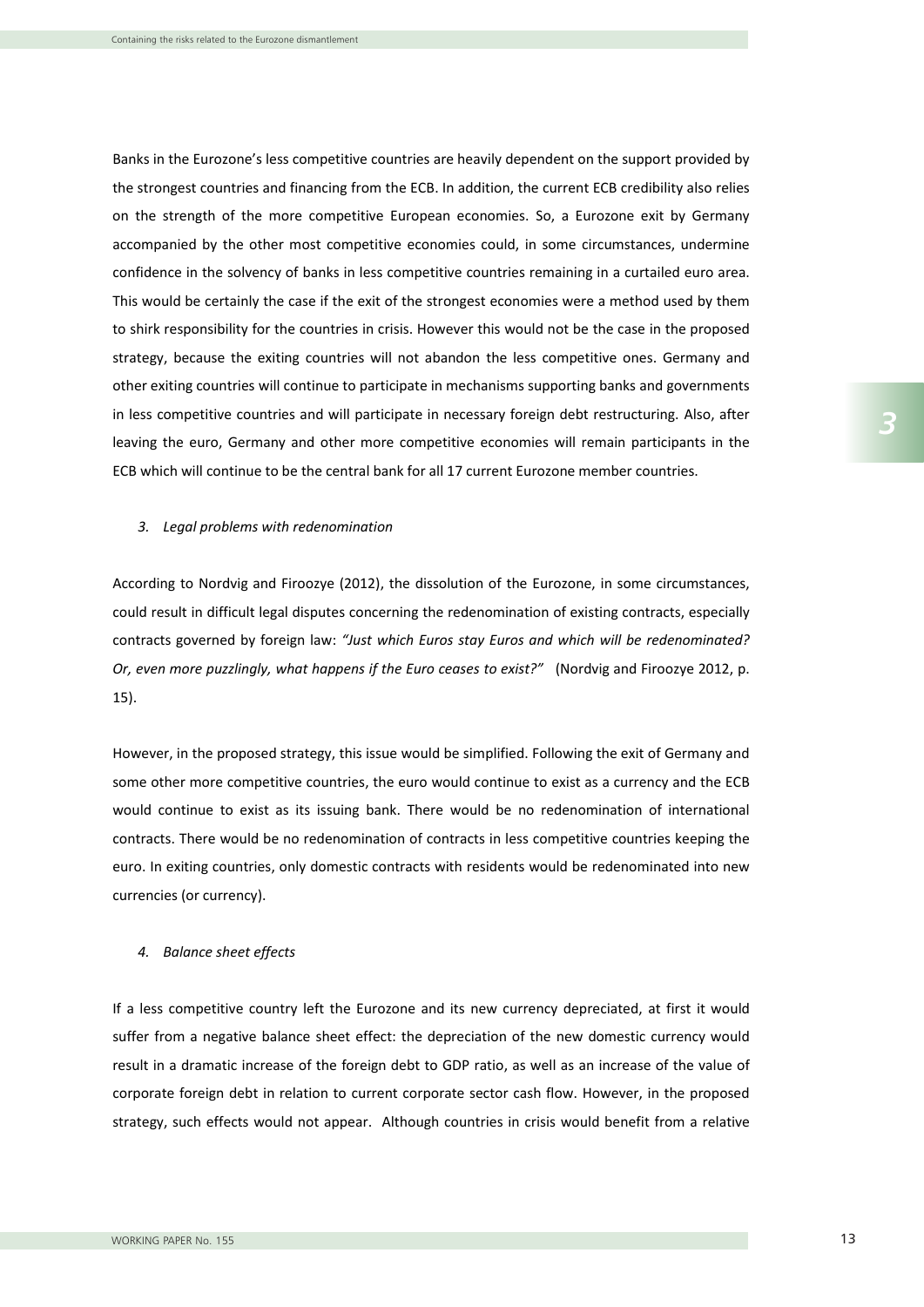depreciation of their currency (the euro) vis-à-vis the currencies of the exiting countries, they would not be exposed to any balance sheet effects. This is because they would keep the euro and there would be no redenomination of their existing contracts.

There would be, however, balance sheet effects (both negative and positive) in the exiting countries. Banks in these countries would suffer because of the appreciation of the value of domestic deposits converted into the new currency vis-à-vis their euro-denominated assets such as loans extended to foreign countries and the portfolio of international securities. This would result in losses in exiting countries' banking sectors which would require recapitalization from public money. This is the specific cost of the dismantlement that the exiting countries would have to bear. On the other hand, the euro-denominated foreign debt of the exiting countries would diminish in real terms as a result of euro depreciation vis-à-vis new national currencies. These negative and positive balance sheet effects should be estimated beforehand.

#### *5. Risk of an excessive appreciation of the new German currency*

Some appreciation of the new currencies of exiting countries is actually a desired and indispensable element of the proposed strategy. The risk that should be avoided is the excessive appreciation of the new German currency (and currencies of other exiting countries) resulting in a shift from a trade surplus to a significant trade deficit and a painful recession in Germany and other exiting countries. This aim should be achieved by the new currency coordination mechanism with adjustable currency bands managed by the ECB.

#### *6. Debt sustainability of the countries in crisis*

As a result of the proposed strategy, the value of the foreign debt of the countries in crisis would not jump up, while the ability to service that debt, both private and public, would increase significantly. However, that does not mean that all of the countries currently suffering from insolvency would quickly become solvent again. At least in some of these countries, debt reduction (a haircut) would be necessary. The scale of reduction and the cost to creditors would be smaller, though, than in a situation in which these countries remained in the current Eurozone and their economies suffered below-potential growth and high unemployment.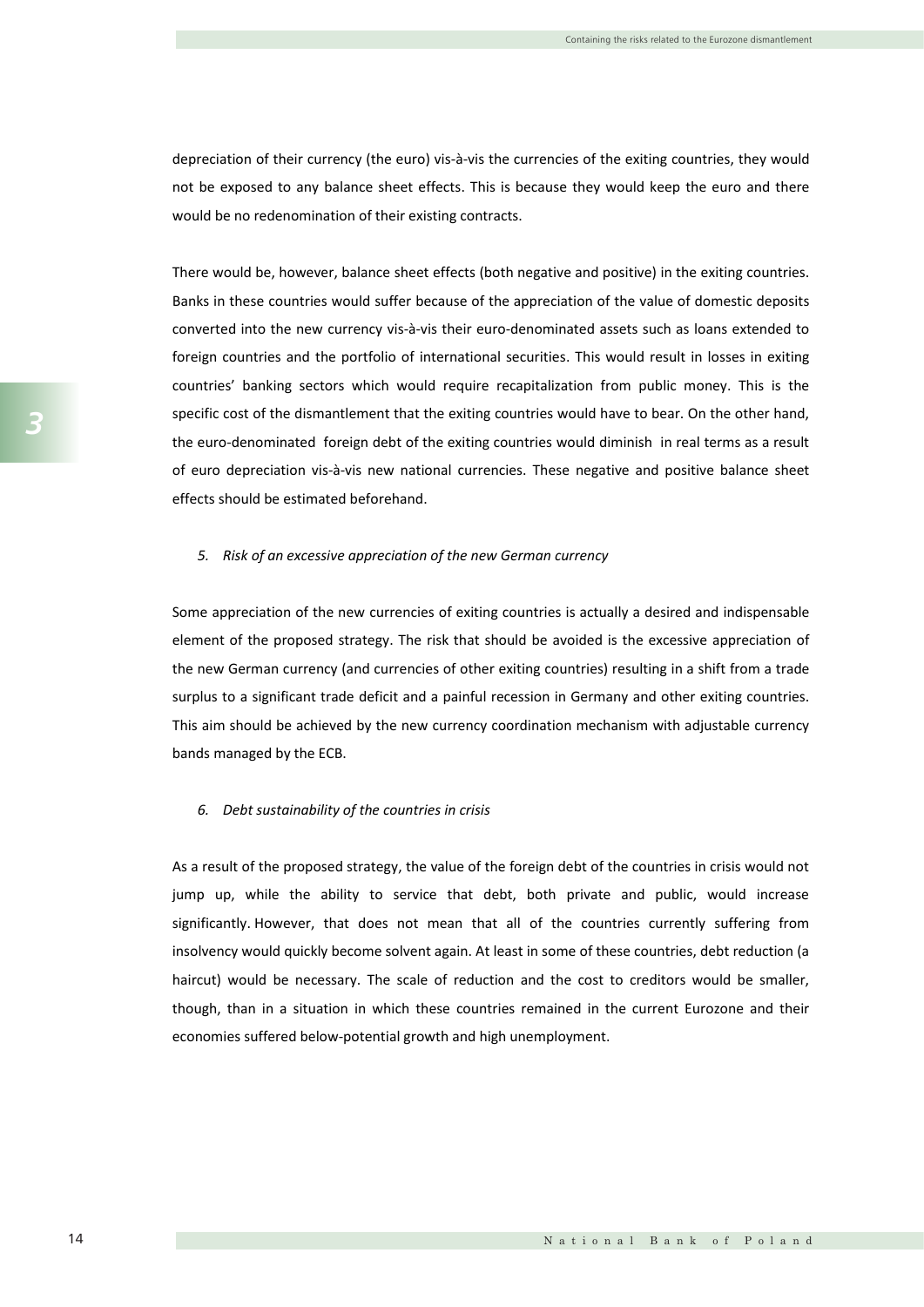*7. Risk for macroeconomic instability in less competitive countries and currency wars*

Dismantling the Eurozone and allowing countries in crisis to use a means of currency depreciation to improve their competitiveness could potentially also create the following two risks:

- The risk of high inflation in devaluation countries which could undermine any competitiveness improvements resulting from a currency depreciation
- The risk of currency wars as well as excessive currency fluctuations between European countries

In the proposed strategy, these risks are controlled by the projected role of the ECB as the central bank of all countries concerned even after Eurozone segmentation and by the proposed new currency coordination mechanism.

*8. Recreating divisions between France and Germany* 

Sinn (2013) warns that: *"Politically, it would be a big mistake for Germany to exit the euro, because that would reinstate the Rhine as the border between France and Germany. Franco-German reconciliation, the greatest success of the postwar period in Europe, would be in jeopardy".*

We share Sinn's opinion of the critical importance of the Franco-German reconciliation. However, we think that the economic consequences of the single European currency constitute the main danger to relations between the two biggest EU member countries. As Spiegel (2013) reports *'Berlin and Paris are at odds on almost every issue when it comes to tackling the current crisis'*, and '*they continue to block one another'*. Franco-German relations are likely to deteriorate even further, should the current policies in the Eurozone are continued.

The proposed Eurozone dismantlement would not only allow France to improve its competitiveness and regain its inhibited political position in Europe, but would also create conditions for genuine improvement in Franco-German relations (especially if France took a lead in proposing the dismantlement strategy as discussed in section VI).

#### *9. Fears of Europe's economic partners*

Europe's economic partners, including the US and China, have reason to be concerned about a potential Eurozone segmentation. They may fear that a Euro collapse could trigger: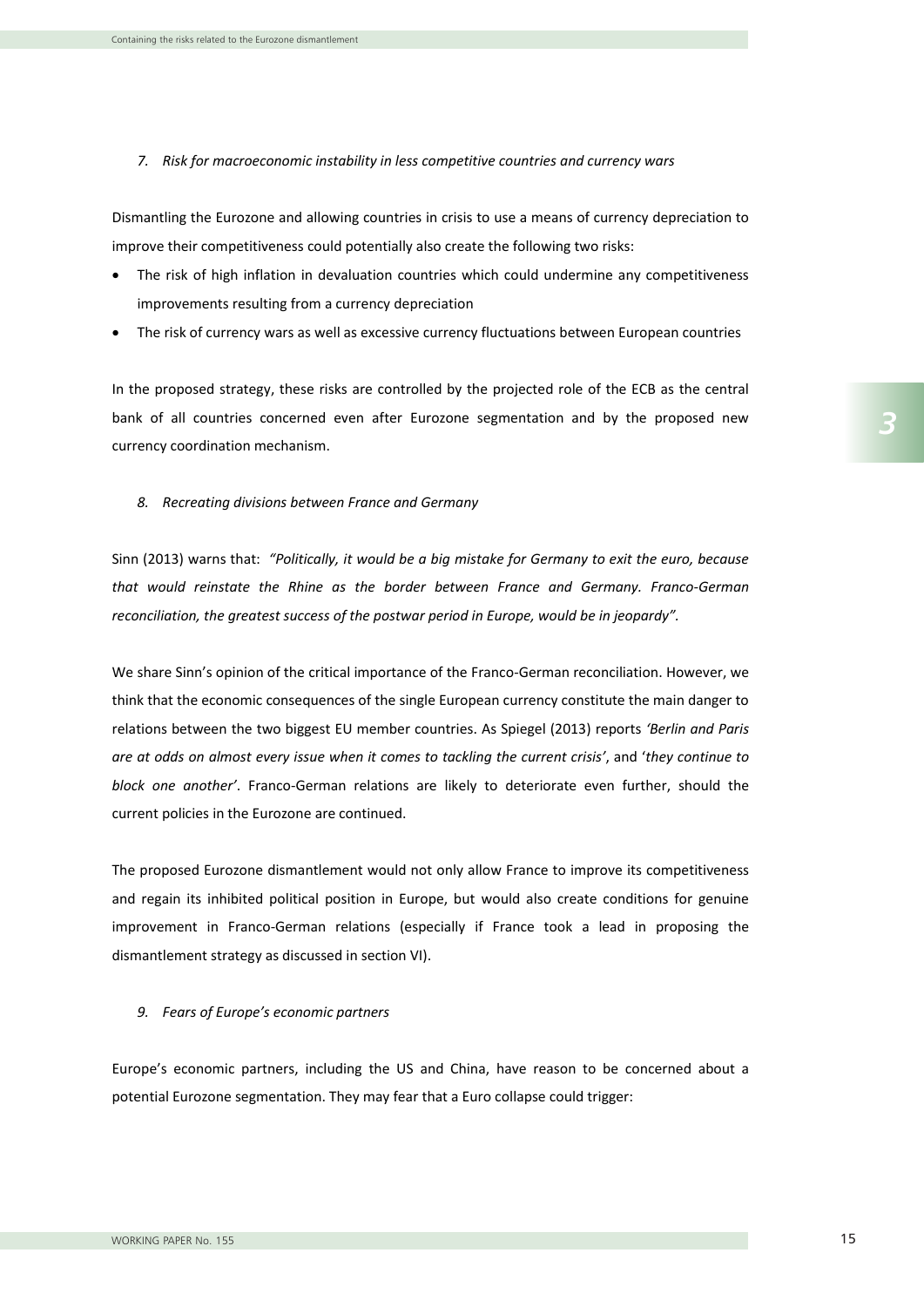- (a) a dramatic economic depression in Europe which would directly damage their exports
- (b) political conflicts in Europe that may endanger international cooperation and peace
- (c) an intensification of competitive devaluations which could lead to an increase in currency wars worldwide
- (d) and could put the value of Eurozone member countries' sovereign bonds and other euro denominated assets held in their monetary reserves at risk.

The proposed strategy addresses these fears:

- Ad (a) The proposed controlled Eurozone dismantlement, as result of consensus agreement and managed by the ECB, would not undermine the functioning of the EU and the Single Market, and would be unlikely to cause any deep recession, but rather, would create the best conditions for a quick return to the growth path.
- Ad (b) The proposed strategy does not aim to provoke political conflicts, but rather, to help avoid conflicts that are likely to break out otherwise.
- Ad (c) The proposed currency coordination system could be more advantageous to Europe's trading partners than policies likely to be pursued in the case the 'euro is defended at all costs'. In the latter case, the Eurozone is likely to conduct a policy of 'weak euro' in an attempt to build a substantial trade surplus in the Eurozone as a whole<sup>5</sup>, which may intensify global currency wars. The proposed new currency coordination system would enable the liquidation of trade deficits in countries in crisis through balancing imbalances among post-Eurozone countries, without causing an overall negative trade effect in Europe's trading partners.
- Ad (d) The proposed strategy would result in the relative depreciation of the euro to new national currencies (or common currencies for groups of European countries). So, a depreciation of the euro vis-à-vis leading world currencies such as the US dollar, Japanese yen, or Chinese renminbi is very likely, however the magnitude of the depreciation constrained by currency bands would be rather moderate while compared to the biggest cyclical fluctuations that used to happen among major world currencies. Nevertheless , there could be some negative balance sheet effects in countries holding substantial amounts of the euro-denominated assets in their monetary reserves. However it is worth underlining that, from the perspective of Europe's trading partners, there would be no overall negative trade effect (as the depreciation of the euro would be counterbalanced by the appreciation of the new German currency and the new currencies of other exiting countries).

*3*

 $<sup>5</sup>$  If the Eurozone as a whole had a substantial trade surplus, the less competitive member countries might</sup> liquidate their overall trade deficits despite their deficits in intra Eurozone trade. See: Feldstein (2011), Kawalec and Pytlarczyk (2012).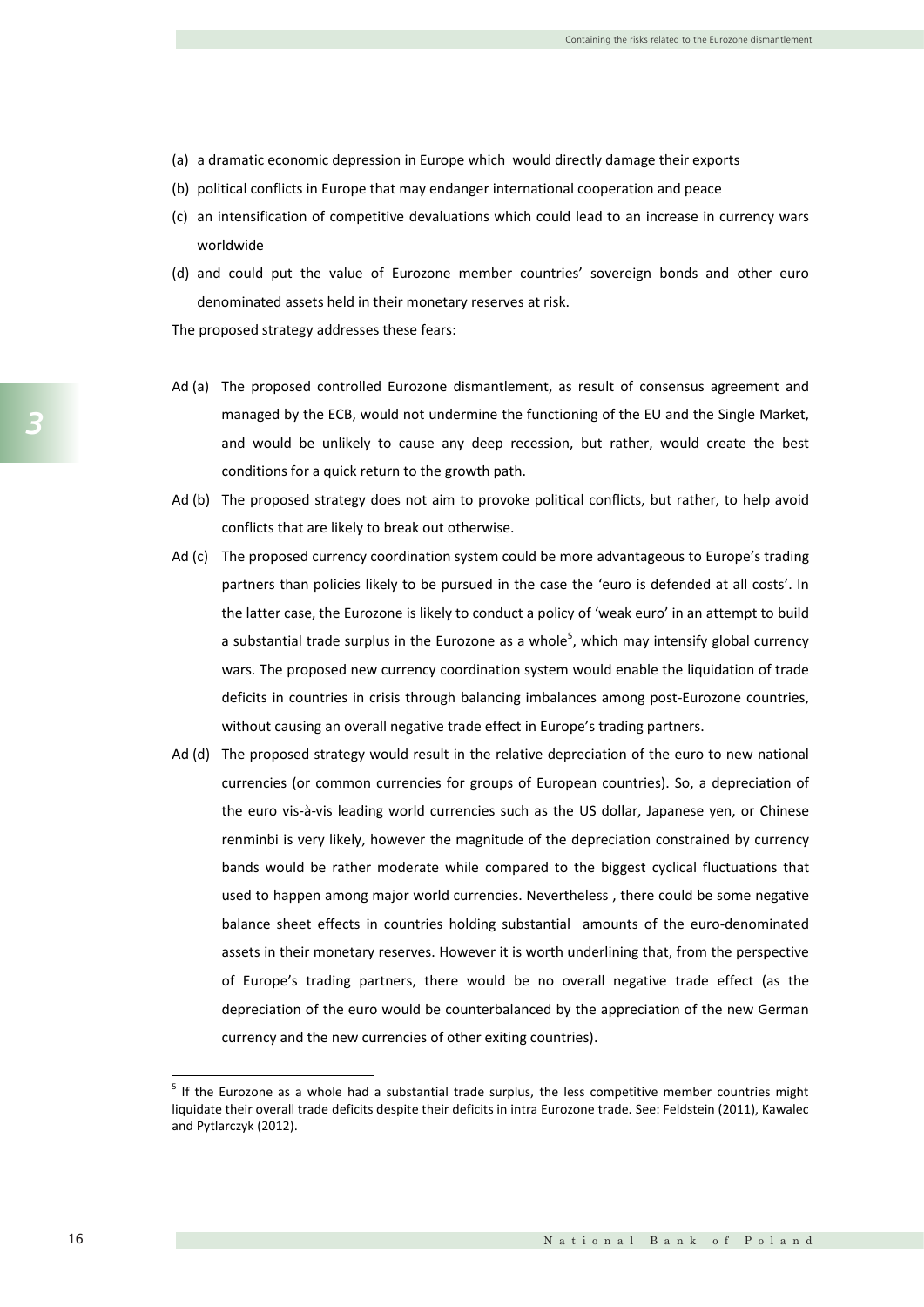## **IV. ECB as the institutional guarantor of the process**

Preserving the European Central Bank as the central bank responsible for monetary policy in all 17 post-Eurozone member countries will play a key role in the dismantlement strategy. In the proposed capacity, the ECB would be in charge of designing, preparing, and implementing the segmentation of the Eurozone as well as managing the new currency coordination system:

- Preserving the role of the ECB would facilitate the implementation of a robust currency coordination system among former Eurozone countries (as explained in section II, point 5). It would lend credibility to the currency bands or other arrangements made to prevent currency wars and excessive currency fluctuations among post-Eurozone countries as well as the excessive appreciation of the new German currency.
- The proposed role of the ECB would diminish the risk that after segmentation, less competitive countries would run expansionary monetary policies and high inflation would undermine any competitiveness improvements resulting from a currency's relative depreciation.
- The ECB would be able to calculate the necessary level of debt reduction (haircut) for current Eurozone members that need sovereign debt reduction.
- The ECB would be able to estimate the potential bank losses, in particular in EU countries, resulting from expected exchange rate movements as well as the necessary sovereign debt reductions of some countries.
- The ECB would be able to analyze and prepare solutions to all technical details (including reserves, seignorage gains *etc.*).
- Preserving the role of the ECB would also buy more time to resolve the problem of existing claims and liabilities in Target 2 (the interbank gross settlement system operated by the Eurosystem) as analyzed by Sinn and Wollmershaeuser (2012). A controlled dismantlement of the Eurozone would prevent a further increase in Target 2 imbalances, however the existing balances would continue to be serviced under the auspices of the ECB. Once the economic prospects of the Eurozone countries now in crisis start to improve, capital will begin to return to these countries' banks and post-Target 2 imbalances will diminish. Once the situation in Europe stabilizes, the remaining post-Target 2 claims, if any, will have to be settled or restructured in an agreed upon manner.
- Taking into account the above mentioned extensive tasks and responsibilities, it would be rational for the ECB to cooperate with the International Monetary Fund and benefit from its expertise and institutional capacity.
- Preserving the ECB as the central bank for the whole post-Eurozone area and its commitment to continue support to the banking sectors and sovereign bonds markets would prevent a collapse

*4*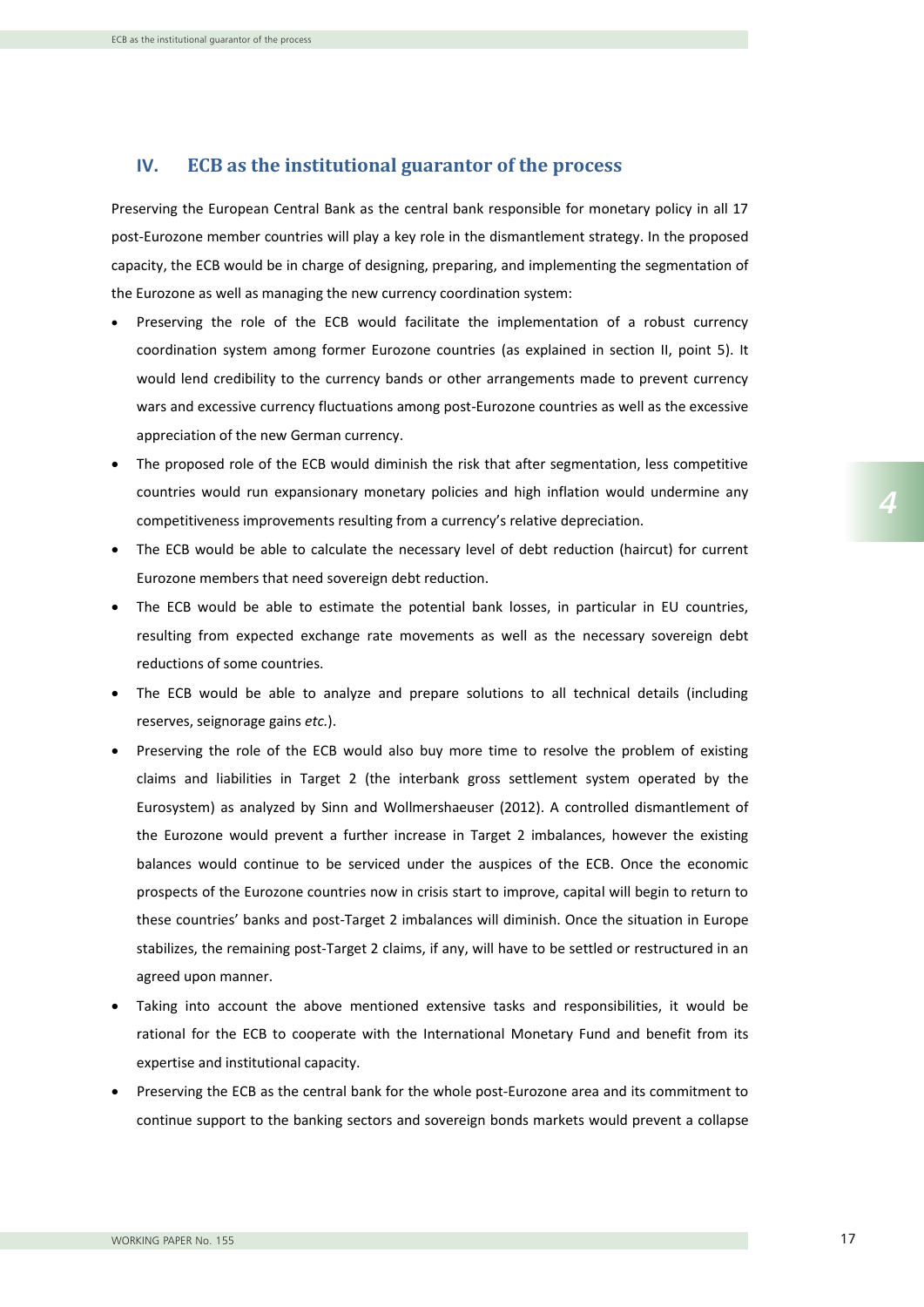of confidence in countries in crisis, following a Eurozone exit by the strongest economies (as explained in section III, point 2).

 Most importantly, the proposed role of the ECB would demonstrate that the segmentation of the Eurozone is part of the orderly transformation of the European currency system and that it would be carried out under the control of the most respected and credible European institution. It would also dispel the worries of the main European economic partners about the situation getting out control and resulting in economic or political chaos.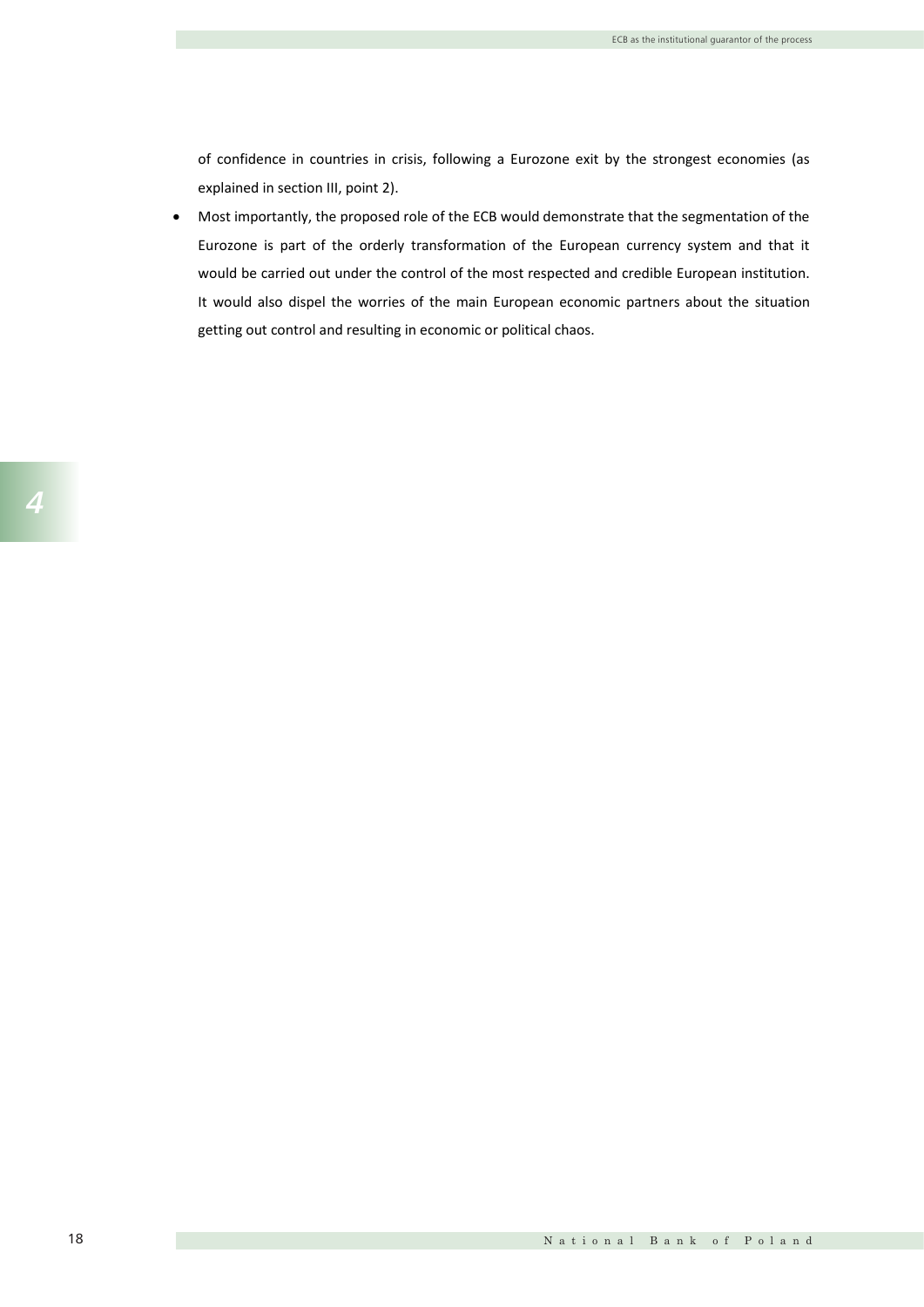## **V. EU-US free trade area as a new flagship project**

While the failure of the euro project has damaged European morale, the EU-US free trade agreement, as declared by the leaders of the European Unions and the United States in February 2013, could become a new flagship project, building momentum and restoring confidence in the future of Europe.

Together, the EU and the US account for about 46% the word GDP and about 30% of the world trade. Studies suggest that EU-US free trade agreement will bring substantial increases in welfare and unemployment reduction in the US and EU member states as well as in the third countries (see: European Commission 2013, Felbermayr *at al*. 2013a and 2013b). In addition, as Felbermayr *at al*. (2013b, p.11). note:

*"… two economic blocks are sufficiently similar in terms of their cost and productivity structures. This makes it very unlikely that an agreement involving comprehensive liberalization generates strong competitive effects based on different wage levels".*

We believe that decisive progress with the EU-US trade agreement could have an important contribution to rebuilding confidence and trust in the future of European Union, both in Europe and in the world.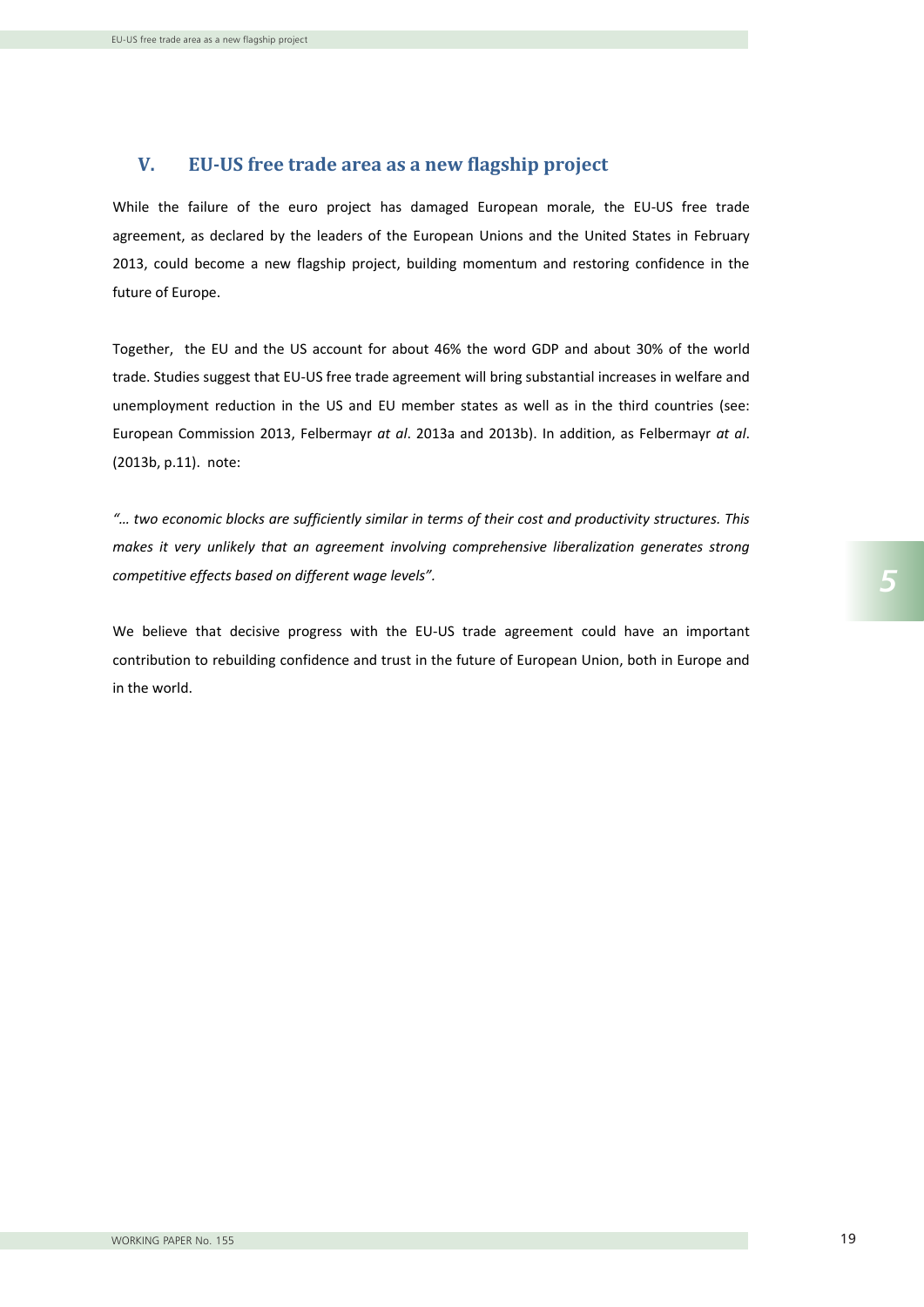### **VI. Who can initiate the process**

The idea that Germany and some other more competitive countries should leave the Eurozone to help to resolve the crisis in the south has been around for at least two years<sup>6</sup>.

The signatories of the European Solidarity Manifesto (2013) state that the controlled segmentation of the Eurozone via the jointly agreed-upon exit of the most competitive countries would be an expression of European solidarity. They underline that: *"… the exit from the Eurozone does not mean that the most competitive economies will not bear the cost of diminishing the debt burden of the countries in crisis. This will happen, however, in circumstances in which such assistance would help them to return to economic growth, as opposed to the current bailouts, which lead us nowhere".*

Granville *at al.* (2013b) explain why, as of today, neither the member states of the Eurozone, nor the European institutions such as the European Commission or the ECB have been able to come up with a game changing proposal such as the Eurozone dismantlement. This perspective may change however as a result of adverse economic and political developments. One of the potential triggers could be the situation in France. Following a diagnosis by Granville (2013), Granville *at al.* (2013a and 2013b) state that France, the second largest European economy, is heading for an economic crisis with very high social costs. France was very much the key initiator of the European single currency. However, today the euro constitutes a lethal danger to France.

*"The euro was seen as the ultimate underpinning for the edifice of European integration. The financial crisis and its aftermath have shown that the euro instead has the potential to destroy the whole project. It impedes the reforms necessary to restore France's fading international competitiveness. Retaining the present euro system whatever the cost will cripple the French economy, undo French social cohesion, and weaken France's position in Europe and the world.* 

*As Europe's founding father, only France has the standing to advocate a strategy of dismantling the euro system for the sake of the European Union. The alternative is economic failure, deeper divisions and bitter resentments among Europe's nations, putting the most valuable achievements of European integration at risk."* (Granville *at al.* 2013b).

 $6$  Demetriades (2011), Henkel (2011), Kawalec and Pytlarczyk (2012 and 2013), Griffin and Kashyap (2012), European Solidarity Manifesto (2013) and Granville *at al.* (2013a and 2013b) present this option as the first best solution to the Eurozone crisis. Soros (2012 and 2013) presents this option as the second best solution. Soros (2012) states that Germany should leave unless it is ready to lead the Eurozone countries in "*the creation of a political union with full burden-sharing*". Soros (2013) argues that Germany should leave unless it is ready to accept the Eurobond solution.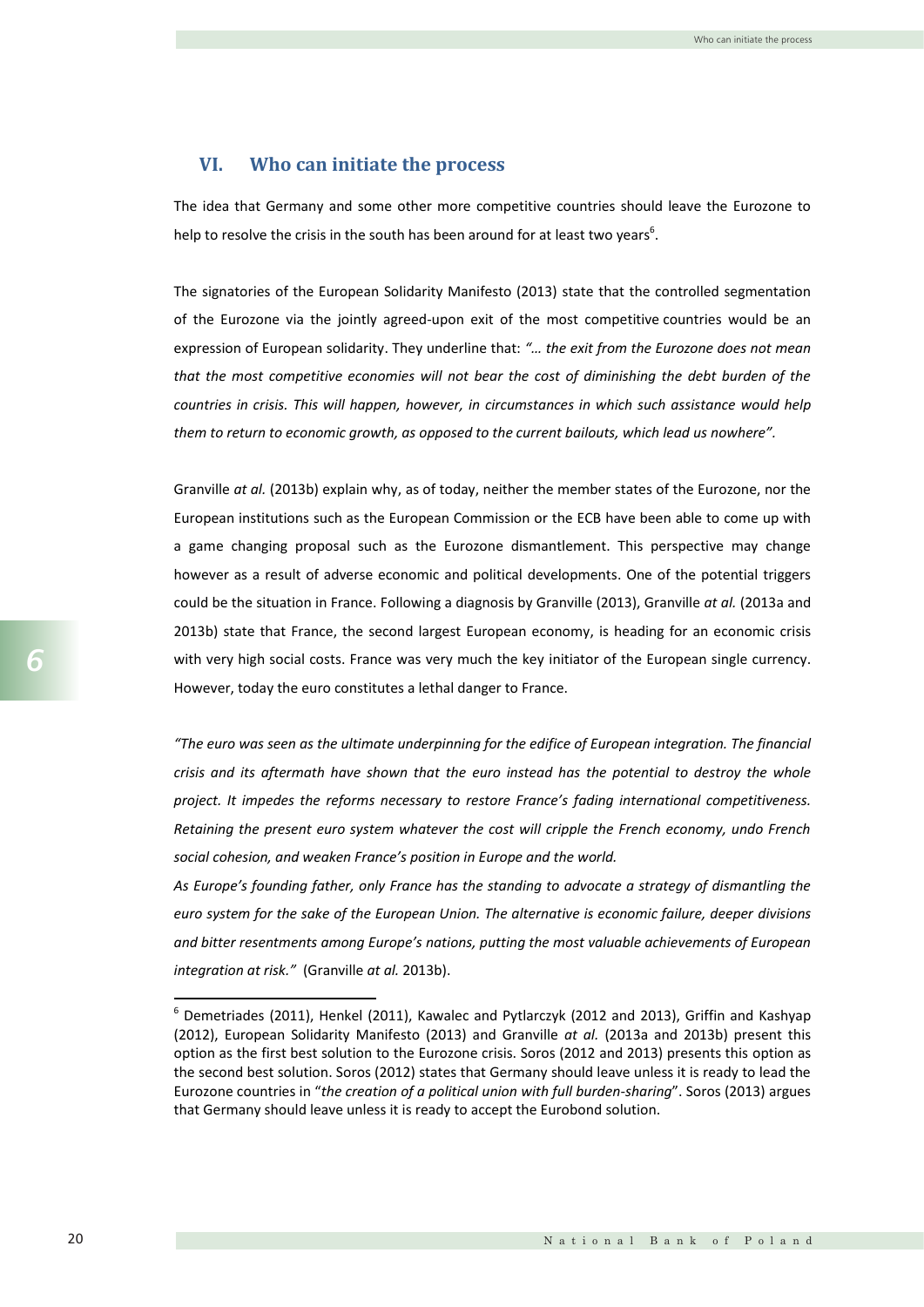As Granville *at al.* (2013b) believe, one day Germany could realistically decide to leave the Euro prompted by an explicit request from its core French partner or as a result of the growing economic crisis engulfing France.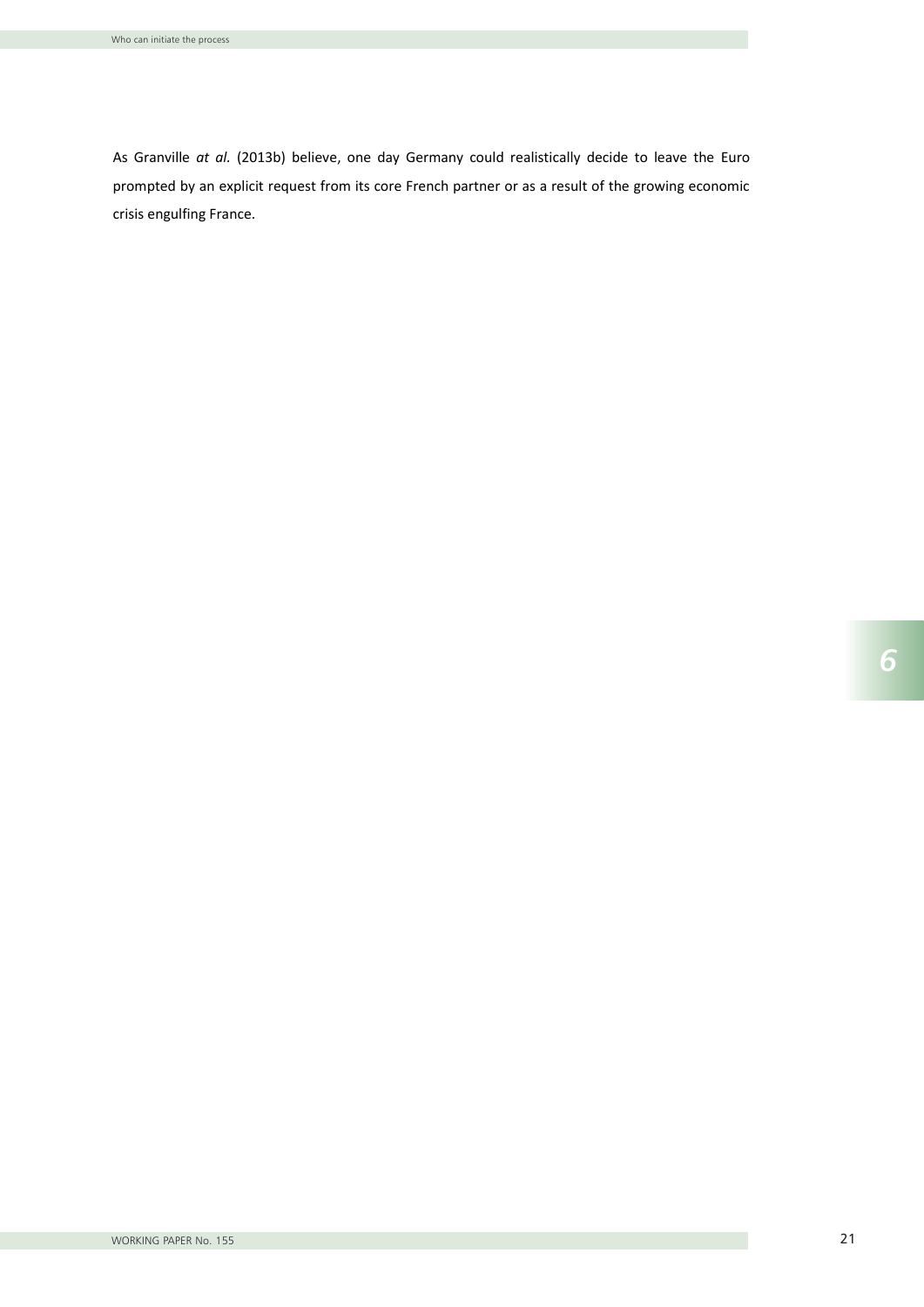## **References**

**Beylin, M. (2013),** "Polityka jest cool!", *Gazeta Wyborcza*, January 5-6.

**Demetriades, P. (2011)**, 'It is Germany that should leave the Eurozone'*, Financial Times*, May 19.

**Deo, S., Donovan, P. and L. Hatheway (2011)**, *Euro break-up - the consequences*, UBS Global Economic Research, London.

**European Commission (2013)**, *'Impact assessment report on the future of EU-US trade relations'*, Commission Staff Working Document, Strasbourg, March 12.

**European Solidarity Manifesto (2013),** Brussels, January 24, signed by a group of economists from 6 EU countries: Alberto Bagnai (Italy), Claudio Borghi Aquilini (Italy), Brigitte Granville (France), Hans-Olaf Henkel (Germany), Stefan Kawalec (Poland), Jens Nordvig (Denmark), Ernest Pytlarczyk (Poland), Jean-Jacques Rosa (France), Jacques Sapir (France), Juan Francisco Martín Seco (Spain), Alfred Steinherr (Germany), and Jean-Pierre Vesperini (France)**.** See: www.european-solidarity.eu

**Feldstein, M. (2011)**, 'Weaker euro will help solve Europe deficit woes', *Financial Times*, December 19.

**Felbermayr, G., M. Larch, L. Flach, E. Yalcin and S. Benz (2013a)***, 'Dimensionen und Auswirkungen eines Freihandelsabkommens zwischen der EU und den USA'*, Ifo Institute, Munich, Study commissioned by the German Federal Ministry of Economics and Technology, January, final report.

**Felbermayr, G., M. Larch, L. Flach, E. Yalcin and S. Benz (2013b)**, *'Dimensions and Effects of a Transatlantic Free Trade Agreement Between the EU and US'*, Ifo Institute, Munich, Study commissioned by the German Federal Ministry of Economics and Technology, January, Executive Summary.

**Granville, B. (2013)**, 'The current Eurozone - an impediment to critical French reform', January 24, www.european-solidarity.eu

**Granville, B., H.-O. Henkel and S. Kawalec (2013a)**, 'Save Europe: Split the Euro', *Bloomberg View,*  May 15. http://www.bloomberg.com/news/2013-05-14/save-europe-split-the-euro.html

**Granville, B., H.-O. Henkel and S. Kawalec (2013b)**, 'France Must Lead Breakup of Euro', *Bloomberg View,* May 16. http://www.bloomberg.com/news/2013-05-15/france-must-lead-breakup-ofeuro.html